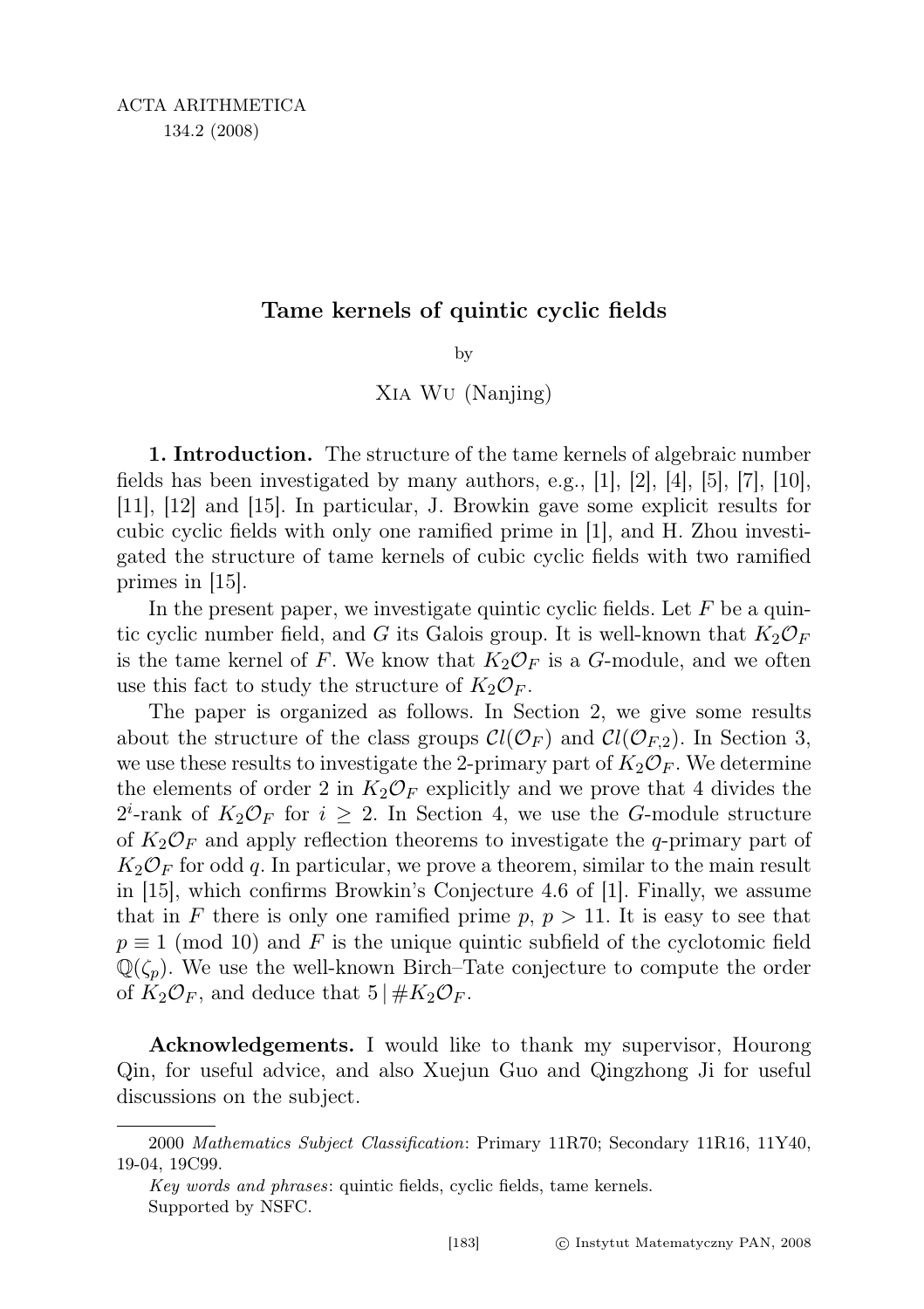2. Structure of the Sylow  $q$ -subgroup of the class group. Let F be a quintic cyclic field. Let  $A_q$  be the Sylow q-subgroup of the class group  $Cl(\mathcal{O}_F)$  of F for a prime number q, and let  $\tau$  be a generator of the Galois group  $T := \text{Gal}(F/\mathbb{Q})$ . If B is a group, we denote its order by |B|. For any element  $a \in A_q$ , let  $\langle a \rangle$  denote the cyclic group generated by a.

LEMMA 2.1. Let  $a \in A_q$  with  $q \neq 5$ . If  $a \neq 1$ , then  $a, \tau a, \tau^2 a, \tau^3 a, \tau^4 a$ are all distinct.

*Proof.* Let  $\tau^0 a = a$ . If  $\tau^i a = \tau^j a$  with  $0 \leq i < j \leq 4$ , it is easy to see that  $a = \tau a = \tau^2 a = \tau^3 a = \tau^4 a$ . Hence

$$
a^{5} = a \cdot \tau a \cdot \tau^{2} a \cdot \tau^{3} a \cdot \tau^{4} a = \text{Norm}_{F/\mathbb{Q}}(a) = 1.
$$

Since  $q \nmid 5$ , it follows that  $a = 1$ , a contradiction.

Let  $B_1$  be a subgroup of  $A_q$ , and  $B_1 \simeq \mathbb{Z}/q^i\mathbb{Z}, i \geq 1$ .

LEMMA 2.2. For  $q \equiv 2, 3 \text{ or } 4 \pmod{5}$ , we have  $B_1 \cap \tau(B_1) = 1$ .

*Proof.* (1) If  $B_1 \simeq \mathbb{Z}/q\mathbb{Z}$ , then any  $a \in B_1$  with  $a \neq 1$  is a generator of  $B_1$ . If  $\tau(a) \in B_1$ , then

$$
\tau(a) = a^t \in B_1, \ \tau^2(a) = a^{t^2} \in B_1, \ \tau^3(a) = a^{t^3} \in B_1, \ \tau^4(a) = a^{t^4} \in B_1.
$$

By Lemma 2.1 the orbit of every  $a \neq 1$  has five elements in  $B_1$ . Therefore  $q = |B_1| \equiv 1 \pmod{5}$ , a contradiction.

(2) When  $B_1 \simeq \mathbb{Z}/q^i\mathbb{Z}$ , and  $i \geq 2$ , consider an element a of  $B_1$  with  $a \neq 1$ . If the order of a is  $q^j$ ,  $1 \leq j \leq i$ , set  $B'_1 := \langle a^{q^j-1} \rangle \simeq \mathbb{Z}/q\mathbb{Z}$ . If  $\tau(a) \in B_1$ , then  $\tau(a) = a^s, 0 < s \le q^j - 1, q \nmid s$ . Hence  $\tau(a^{q^{j-1}}) = a^{q^{j-1}s} \in B'_1$ . This is a contradiction to (1), so  $\tau(a) \notin B_1$ .

Since  $\tau^i$  is also a generator of the Galois group for  $i = 2, 3, 4$ , we know that

(2.1) 
$$
B_1 \cap \tau^i(B_1) = 1, \quad 1 \leq i \leq 4.
$$

LEMMA 2.3. Let  $q \equiv 2 \text{ or } 3 \pmod{5}$ . By (2.1) we can set  $B = B_1 \times$  $\tau^2(B_1)$ . Then  $B \cap \tau(B_1) = 1$  and  $B \cap \tau^3(B_1) = 1$ .

*Proof.* (1) When  $B_1 \simeq \mathbb{Z}/q\mathbb{Z}$ , consider an element a of  $B_1$  with  $a \neq 1$ . If  $\tau(a) \in B$ , then  $\tau(a) = a^s \cdot \tau^2(a)^t$ . If s or t is zero, this contradicts (2.1). It follows that  $0 < s, t \leq q-1$ . Then

$$
\tau^3(a) = \tau^2(\tau(a)) = \tau^2(a^s \cdot \tau^2(a)^t) = \tau^2(a)^s \cdot \tau^4(a)^t
$$
  
=  $\tau^2(a)^s \cdot (a \cdot \tau(a) \cdot \tau^2(a) \cdot \tau^3(a))^{-t}$   
=  $\tau^2(a)^s \cdot (a \cdot a^s \cdot \tau^2(a)^t \cdot \tau^2(a) \cdot \tau^3(a))^{-t}$ ,

so

$$
\tau^3(a)^{1+t} = a^{-t(1+s)} \cdot \tau^2(a)^{s-t(1+t)} \in B.
$$

It is easy to see that if  $1 + t \neq q$ , then  $\tau^3(a) \in B$ .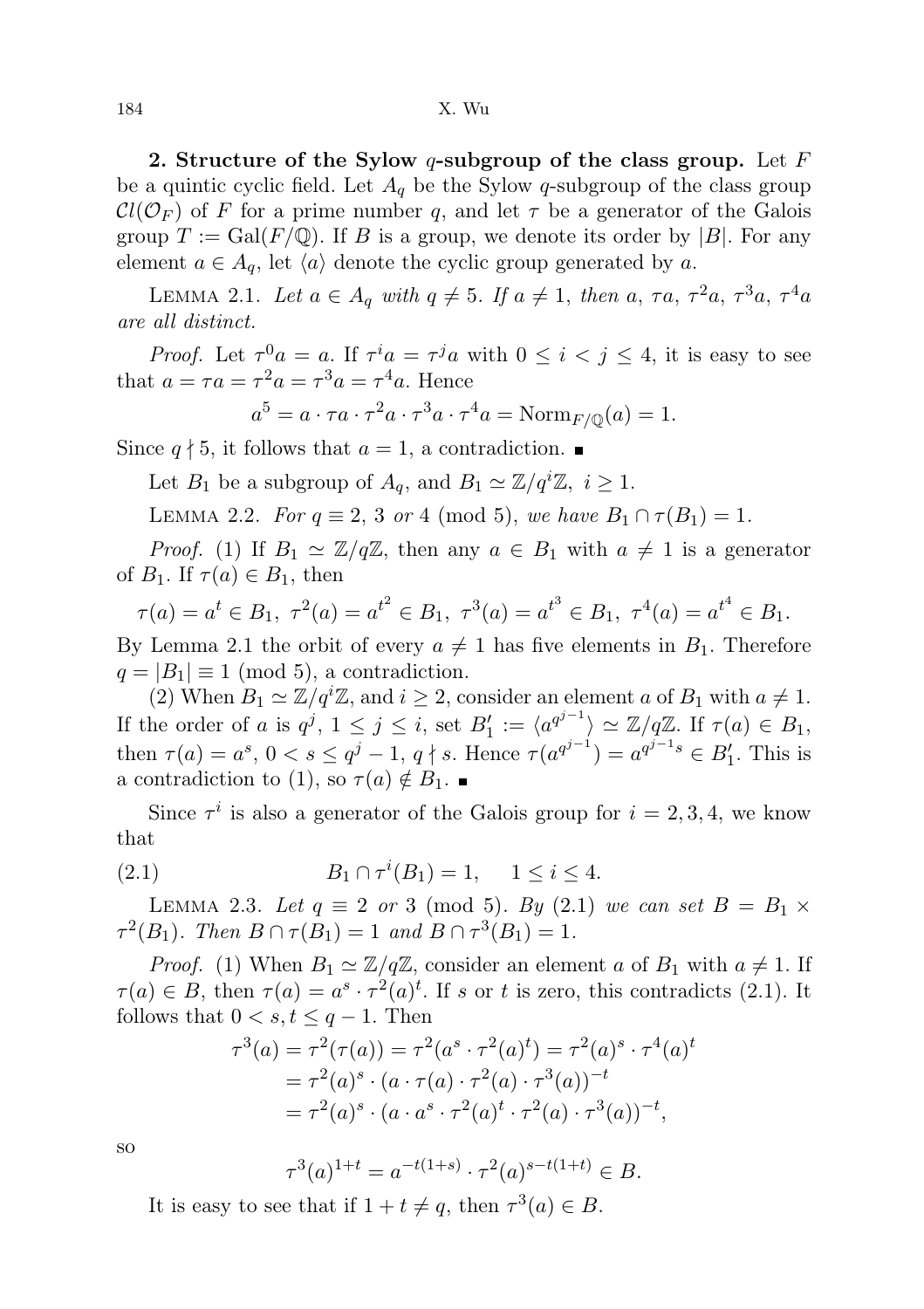If  $1 + t = q$ , then  $\tau^3(a)^{1+t} = 1$ . We obtain  $q | t(1+s)$  and  $q | s - t(1+t)$ . But the two conditions cannot hold at the same time. Therefore  $\tau^3(a) \in B$ .

It follows that  $\tau^4(a) = (a \cdot \tau(a) \cdot \tau^2(a) \cdot \tau^3(a))^{-1} \in B$ .

Let v be an element of B with  $v \neq 1$ . We know that  $v = a^s \cdot \tau^2(a)^t$  with  $0 \leq s, t \leq q-1$ . Then

$$
\tau(v) = \tau(a)^s \cdot \tau^3(a)^t \in B, \quad \tau^2(v) = \tau^2(a)^s \cdot \tau^4(a)^t \in B, \tau^3(v) = \tau^3(a)^s \cdot a^t \in B, \quad \tau^4(v) = \tau^4(a)^s \cdot \tau(a)^t \in B.
$$

By Lemma 2.1 the orbit of  $v$  has five elements. Hence,

$$
q^2 = |B| \equiv 1 \pmod{5}.
$$

But the order of q mod 5 is 4, a contradiction. Therefore  $\tau(a) \notin B$ .

In a similar way, we can prove that  $\tau^3(a) \notin B$ .

(2) When  $B_1 \simeq \mathbb{Z}/q^i\mathbb{Z}$  and  $i \geq 2$ , consider an element a of  $B_1$  with  $a \neq 1$ . If the order of a is  $q^j$ ,  $1 \le j \le i$ , set

$$
B'_1 := \langle a^{q^{j-1}} \rangle \simeq \mathbb{Z}/q\mathbb{Z}
$$
 and  $B' = B'_1 \times \tau^2(B'_1)$ .

If  $\tau(a) \in B$ , then  $\tau(a) = a^s \cdot \tau^2(a)^t$ ,  $\tau(a^{q^{j-1}}) = a^{q^{j-1}s} \cdot \tau^2(a)^{q^{j-1}t} \in B'$  and  $0 \lt s, t \leq q^j - 1, q \nmid s \cdot t$ ; by (1) this is a contradiction. We conclude that  $\tau(a) \notin B$ . In a similar way, we can prove that  $\tau^3(a) \notin B$ .

LEMMA 2.4. Let  $q \equiv 2 \text{ or } 3 \pmod{5}$ . By Lemma 2.3 we can set  $B =$  $B_1 \times \tau(B_1) \times \tau^2(B_1)$ . Then  $B \cap \tau^3(B_1) = 1$ .

*Proof.* (1) When  $B_1 \simeq \mathbb{Z}/q\mathbb{Z}$ , consider an element a of  $B_1$  with  $a \neq 1$ . If  $\tau^3(a) \in B$ , then

 $\tau^4(a) = (a \cdot \tau(a) \cdot \tau^2(a) \cdot \tau^3(a))^{-1} \in B.$ 

For any element  $v \in B$  with  $v \neq 1$ , we know that

$$
v = a^s \cdot \tau(a)^t \cdot \tau^2(a)^k
$$
 and  $0 \le s, t, k \le q - 1$ .

It is easy to see that

$$
\tau(v) \in B, \quad \tau^2(v) \in B, \quad \tau^3(v) \in B, \quad \tau^4(v) \in B.
$$

The orbit of  $v$  has five elements. Therefore

$$
q^3 = |B| \equiv 1 \pmod{5}.
$$

But the order of  $q \mod 5$  is 4, a contradiction.

(2) When  $B_1 \simeq \mathbb{Z}/q^i\mathbb{Z}, i \geq 2$ , for any  $a \in B_1, a \neq 1$ , if the order of a is  $q^j$ ,  $1 \leq j \leq i$ , set

$$
B'_1 := \langle a^{q^{j-1}} \rangle \simeq \mathbb{Z}/q\mathbb{Z} \text{ and } B' = B'_1 \times \tau(B'_1) \times \tau^2(B'_1).
$$
  
If  $\tau^3(a) \in B$ ,  $\tau^3(a) = a^s \cdot \tau(a)^t \cdot \tau^2(a)^k$ , then  

$$
\tau^3(a^{q^{i-1}}) = a^{q^{j-1}s} \cdot \tau(a)^{q^{j-1}t} \cdot \tau^2(a)^{q^{j-1}k} \in B', 0 < s, t, k \le q^j - 1, q \nmid s \cdot t \cdot k.
$$
  
By (1) this is a contradiction. Hence  $\tau^3(a) \notin B$ .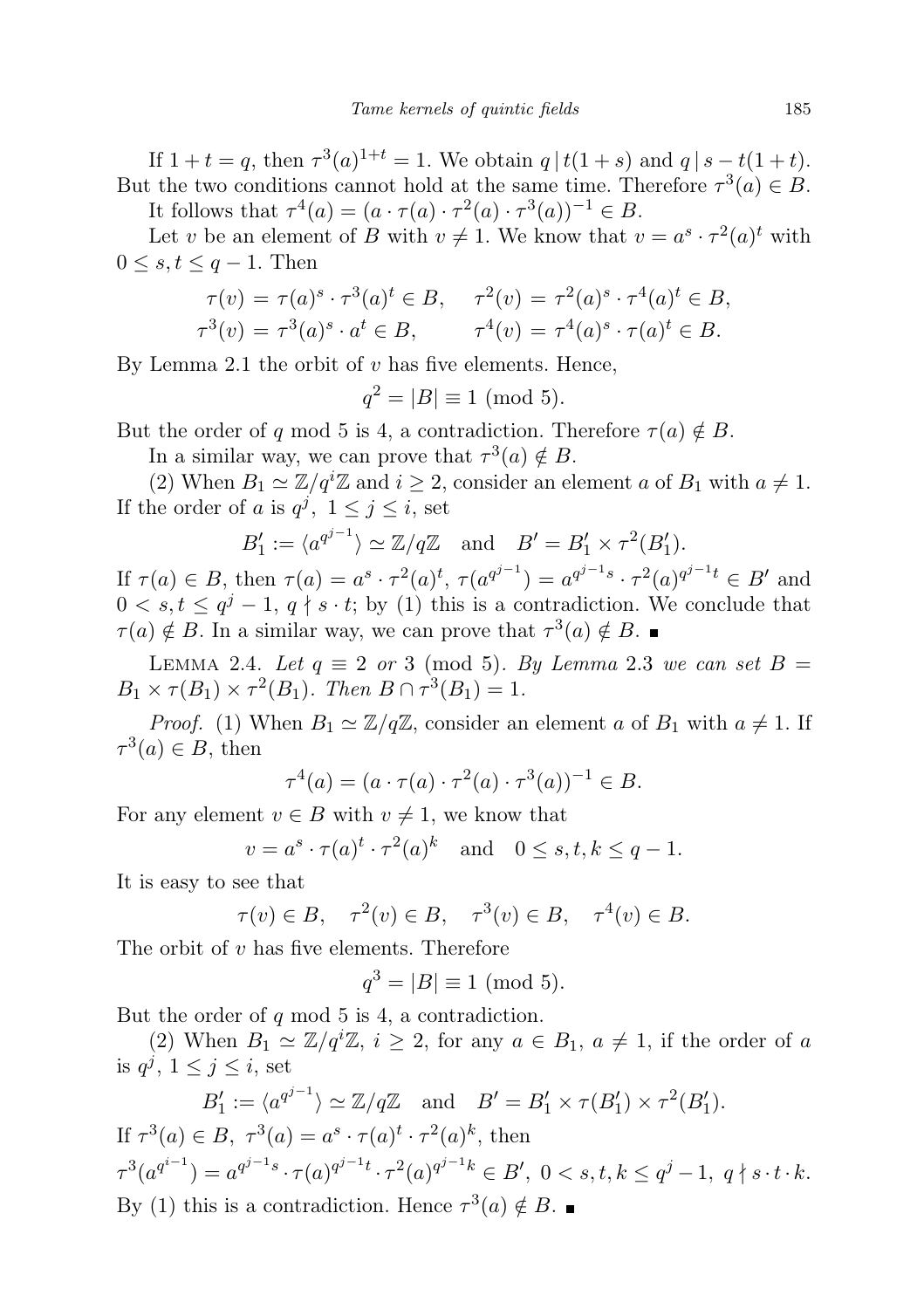LEMMA 2.5.  $A_q$  is the Sylow q-subgroup of the class group  $Cl(\mathcal{O}_F)$ , where F is a quintic cyclic field, and  $q \neq 5$ . We know that  $A_q$  is a finite abelian q-group, and

$$
A_q \simeq \bigoplus \mathbb{Z}/q^{a_i}\mathbb{Z}
$$

for some integers  $a_i$ . Let f be the order of q mod 5 and let

 $n_a = number of i with a_i = a,$ 

 $r_a = number of i with a_i \ge a$ .

Then

$$
n_a \equiv r_a \equiv 0 \pmod{f}.
$$

*Proof.* This follows from [13, Theorem 10.8].  $\blacksquare$ 

From the above results, we can easily deduce the following.

THEOREM 2.6. Under the above notation, the following results hold:

- (1) If  $q \equiv 2$  or 3 (mod 5), then  $A_q = B_q \times \tau(B_q) \times \tau^2(B_q) \times \tau^3(B_q)$  for some subgroup  $B_q$  of  $A_q$ .
- (2) If  $q \equiv 4 \pmod{5}$ , then  $A_q = B_q \times \tau(B_q)$  for some subgroup  $B_q$  of  $A_q$ .

The same results hold if we replace  $\mathcal{O}_F$  by the ring  $\mathcal{O}_{F,2} = \mathcal{O}_F[1/2]$  of integers of F localized at 2.

Proof. (1) It is sufficient to show that if

(2.2) 
$$
A_q \cong \mathbb{Z}/q^i\mathbb{Z} \times \mathbb{Z}/q^i\mathbb{Z} \times \cdots \times \mathbb{Z}/q^i\mathbb{Z}
$$

for some  $i \geq 1$ , then

$$
A_q = B_q \times \tau(B_q) \times \tau^2(B_q) \times \tau^3(B_q)
$$

for some subgroup  $B_q$  of  $A_q$ .

When  $q \equiv 2$  or 3 (mod 5), the order of q mod 5 is 4. Let n be the number of  $\mathbb{Z}/q^i\mathbb{Z}$ 's in (2.2). From Lemma 2.5 it follows that  $n = 4t$  for some  $t \geq 1$ . Let  $B_1$  be a subgroup of  $A_q$  with  $B_1 \cong \mathbb{Z}/q^i\mathbb{Z}$ . Then by Lemma 2.4,

$$
A_q = B_1 \times \tau(B_1) \times \tau^2(B_1) \times \tau^3(B_1) \times A_{q1}
$$

for some subgroup  $A_{q1}$  of  $A_q$ . It is easy to see that

(2.3) 
$$
A_{q1} \cong \mathbb{Z}/q^{i}\mathbb{Z} \times \mathbb{Z}/q^{i}\mathbb{Z} \times \cdots \times \mathbb{Z}/q^{i}\mathbb{Z},
$$

and the number of  $\mathbb{Z}/q^i\mathbb{Z}$ 's in  $(2.3)$  is  $4(t-1)$ .

Let  $B_2$  be a subgroup of  $A_{q1}$  with  $B_2 \cong \mathbb{Z}/q^i\mathbb{Z}$ . Then from Lemma 2.4 we know that

$$
A_{q1} = B_2 \times \tau(B_2) \times \tau^2(B_2) \times \tau^3(B_2) \times A_{q2}
$$

for some subgroup  $A_{q2}$  of  $A_{q1}$ , etc. until

$$
A_{q(t-1)} = B_t \times \tau(B_t) \times \tau^2(B_t) \times \tau^3(B_t),
$$

where  $B_t$  is a subgroup of  $A_{q(t-1)}$  with  $B_t \cong \mathbb{Z}/q^i\mathbb{Z}$ .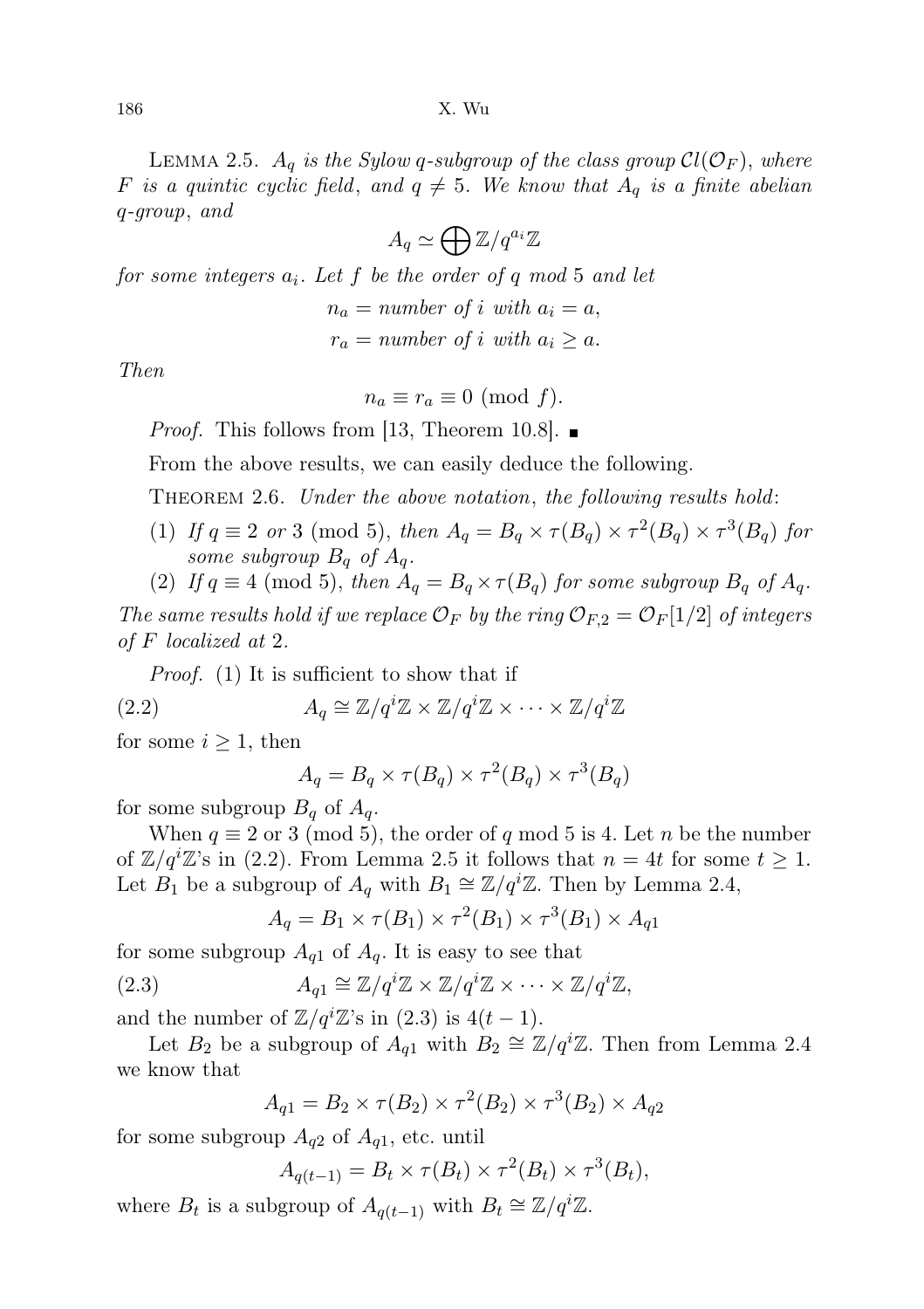Set  $B_q = B_1 \times \cdots \times B_t$ . It is easy to see that

$$
A_q = B_q \times \tau(B_q) \times \tau^2(B_q) \times \tau^3(B_q).
$$

(2) When  $q \equiv 4 \pmod{5}$ , the order of q mod 5 is 2, and the proof is similar to that of  $(1)$ .

In a similar way, we can obtain the last statement.

3. The 2-primary part of the tame kernel. For an arbitrary number field  $F$ , we have (see [12])

$$
2\text{-rank }K_2\mathcal{O}_F=r_1+g_2-1+2\text{-rank }\mathcal{C}l(\mathcal{O}_{F,2}),
$$

where  $r_1$  (resp.  $g_2$ ) is the number of real (resp. dyadic) places of F.

When  $F$  is a quintic cyclic field, we have

$$
g_2 = \begin{cases} 1 & \text{if } 2 \text{ is inert in } F, \\ 5 & \text{if } 2 \text{ splits in } F. \end{cases}
$$

In this case,

(3.1) 
$$
2\text{-rank } K_2\mathcal{O}_F = 2\text{-rank } \mathcal{C}l(\mathcal{O}_{F,2}) + \begin{cases} 5 & \text{if } 2 \text{ is inert in } F, \\ 9 & \text{if } 2 \text{ splits in } F. \end{cases}
$$

Hence we have the following lemma:

LEMMA 3.1. The 2-rank of  $K_2\mathcal{O}_F$  is odd.

*Proof.* From (3.1) and Theorem 2.6 we obtain 2-rank  $K_2\mathcal{O}_F \equiv 1 \pmod{4}$ . The desired result is immediate.

With the above results we can determine elements of order 2 in  $K_2\mathcal{O}_F$ explicitly.

By [12, Theorem 6.3] the group  $B = \{a \in F^* : \{-1, a\} = 1\}$  has the property that 2-rank $(B/F^{*2}) = 1$ . Hence  $B = F^{*2} \cup 2F^{*2}$ .

By [3], there exists a Minkowski unit  $\varepsilon_1$  in F such that  $\varepsilon_1$ ,  $\varepsilon_2 = \tau(\varepsilon_1)$ ,  $\varepsilon_3 = \tau^2(\varepsilon_1)$ , and  $\varepsilon_4 = \tau^3(\varepsilon_1)$  are fundamental units of F, where  $\tau$  is a generator of the Galois group  $T = \text{Gal}(F/\mathbb{Q})$ . Changing sign if necessary, we may assume that  $N\varepsilon_1 = 1$ . Then

$$
\{-1,-1\},\{-1,\varepsilon_1\},\{-1,\tau(\varepsilon_1)\},\{-1,\tau^2(\varepsilon_1)\},\{-1,\tau^3(\varepsilon_1)\}\in K_2\mathcal{O}_F.
$$

By the last statement of Theorem 2.6, there are independent generators of the group  $_2Cl(\mathcal{O}_{F,2})$  of the form  $Cl(\mathfrak{p}_j), Cl(\tau(\mathfrak{p}_j)), Cl(\tau^2(\mathfrak{p}_j)), Cl(\tau^3(\mathfrak{p}_j)),$  $j = 1, \ldots, t$ , where  $4t = 2$ -rank  $Cl(\mathcal{O}_{F,2})$ , and  $\mathfrak{p}_j$  are prime ideals satisfying  $\mathfrak{p}_j \nmid 2$ . It follows that  $\mathfrak{p}_j^2 = (\gamma_j)$ , for  $j = 1, \ldots, t$ . We may assume that  $N\gamma_j > 0$ . Then  $N\gamma_j = N\mathfrak{p}_j^2 = (N\mathfrak{p}_j)^2 \in F^{*2} \in B$ .

It follows that

$$
\{-1,\gamma_j\},\{-1,\tau(\gamma_j)\},\{-1,\tau^2(\gamma_j)\},\{-1,\tau^3(\gamma_j)\}\in K_2\mathcal{O}_F \text{ for } j=1,\ldots,t.
$$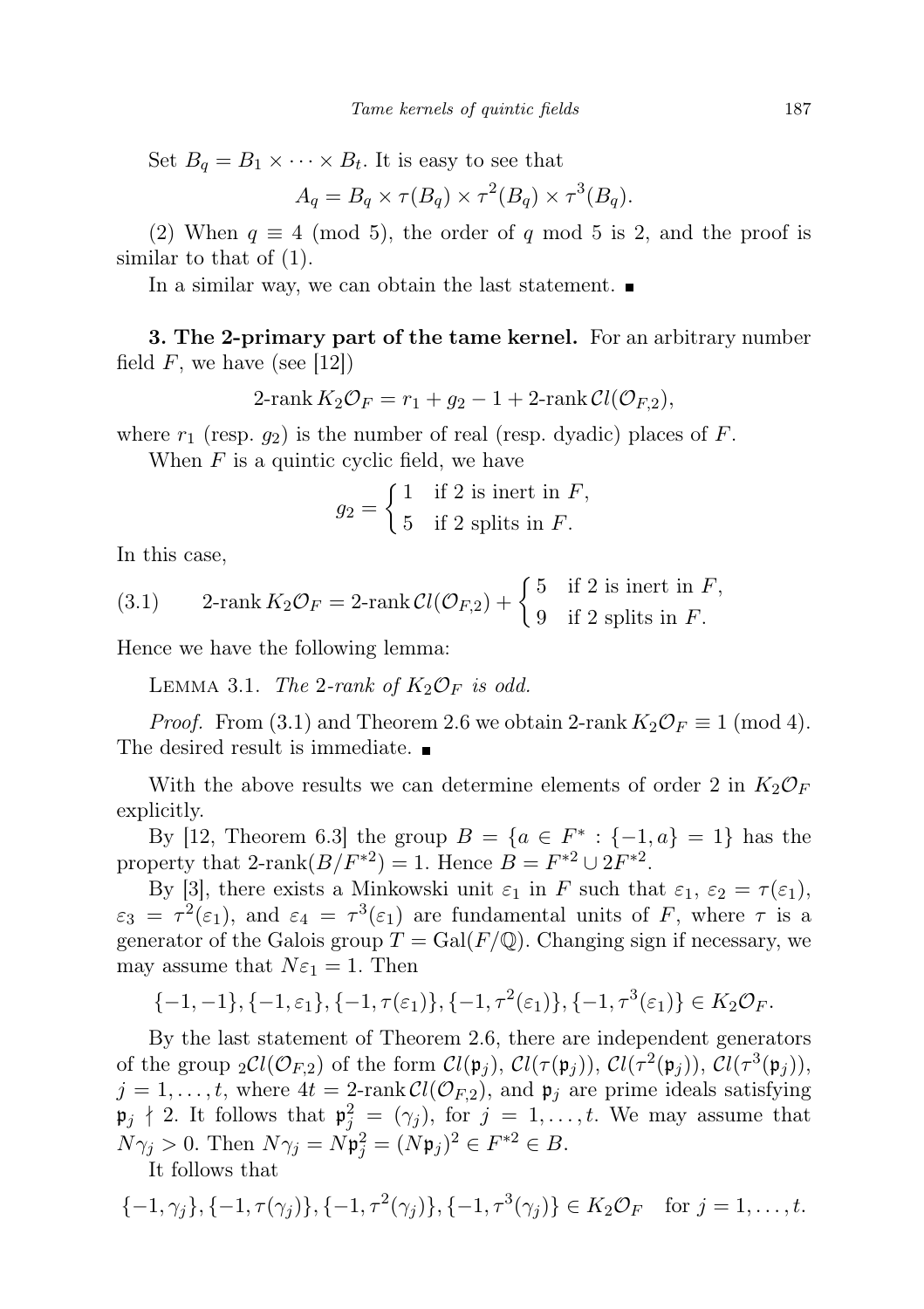If 2 splits in F, then  $(2) = \mathfrak{p} \cdot \tau(\mathfrak{p}) \cdot \tau^2(\mathfrak{p}) \cdot \tau^3(\mathfrak{p}) \cdot \tau^4(\mathfrak{p})$ , and if the class  $Cl(\mathfrak{p})$ in  $Cl(\mathcal{O}_F)$  has order r, then  $\mathfrak{p}^r$  is principal,  $\mathfrak{p}^r = (\gamma)$  and  $N\gamma = N(\mathfrak{p}^r) =$  $2^r \in B$ . It is easy to see that

$$
\{-1, \gamma\}, \{-1, \tau(\gamma)\}, \{-1, \tau^2(\gamma)\}, \{-1, \tau^3(\gamma)\} \in K_2 \mathcal{O}_F.
$$

If 2 is inert in  $F$ , consider the elements

(3.2) 
$$
-1, \varepsilon_1, \tau(\varepsilon_1), \tau^2(\varepsilon_1), \tau^3(\varepsilon_1), \gamma_1, \tau(\gamma_1),
$$

$$
\tau^2(\gamma_1), \tau^3(\gamma_1), \dots, \gamma_t, \tau(\gamma_t), \tau^2(\gamma_t), \tau^3(\gamma_t).
$$

If 2 splits in  $F$ , consider the elements

(3.3) 
$$
-1, \varepsilon_1, \tau(\varepsilon_1), \tau^2(\varepsilon_1), \tau^3(\varepsilon_1), \gamma_1, \tau(\gamma_1), \tau^2(\gamma_1), \tau^3(\gamma_1), \ldots, \gamma_t, \tau(\gamma_t), \tau^2(\gamma_t), \tau^3(\gamma_t), \gamma, \tau(\gamma), \tau^2(\gamma), \tau^3(\gamma).
$$

In both cases, the elements are multiplicatively independent modulo  $B =$  $F^{*2} \cup 2F^{*2}$ , then by (3.1) we obtain the following result:

THEOREM 3.2.

(1) If 2 is inert in F, then the elements  
\n
$$
\{-1,-1\},\{-1,\varepsilon_1\},\{-1,\tau(\varepsilon_1)\},\{-1,\tau^2(\varepsilon_1)\},\{-1,\tau^3(\varepsilon_1)\},
$$
\n
$$
\{-1,\gamma_j\},\{-1,\tau(\gamma_j)\},\{-1,\tau^2(\gamma_j)\},\{-1,\tau^3(\gamma_j)\},
$$
\nwhere  $j = 1, \ldots, t$ , are independent generators of the group  ${}_2K_2\mathcal{O}_F$ .

(2) If 2 splits in F, then the elements  
\n
$$
\{-1,-1\}, \{-1,\varepsilon_1\}, \{-1,\tau(\varepsilon_1)\}, \{-1,\tau^2(\varepsilon_1)\}, \{-1,\tau^3(\varepsilon_1)\},
$$
  
\n $\{-1,\gamma\}, \{-1,\tau(\gamma)\}, \{-1,\tau^2(\gamma)\}, \{-1,\tau^3(\gamma)\}, \{-1,\gamma_j\},$   
\n $\{-1,\tau(\gamma_j)\}, \{-1,\tau^2(\gamma_j)\}, \{-1,\tau^3(\gamma_j)\},$   
\nwhere  $j = 1, ..., t$ , are independent generators of the group  ${}_2K_2\mathcal{O}_F$ .

From the above we obtain

$$
2\text{-rank}\,\mathcal{C}l(\mathcal{O}_F) = 2\text{-rank}\,\mathcal{C}l(\mathcal{O}_{F,2})
$$

when 2 is inert in  $F$ , and

$$
2\text{-rank}\,\mathcal{C}l(\mathcal{O}_F) = 2\text{-rank}\,\mathcal{C}l(\mathcal{O}_{F,2}) + 4
$$

when 2 splits in F, since the class  $Cl(p)$  generates in  $Cl(\mathcal{O}_F)$  a direct summand of an even order.

From the above discussion, we deduce the following.

THEOREM 3.3. Let  $i \geq 2$ , and denote by r the  $2^i$ -rank of  $K_2\mathcal{O}_F$ . Then  $4 | r$ .

*Proof.* Let c be an element of order  $2^i$  of  $K_2\mathcal{O}_F$  with  $i \geq 2$ . Then  $b :=$  $c^{2^{i-1}}$  is an element of order 2. Hence  $b = \{-1, a\}$ , where a is the product of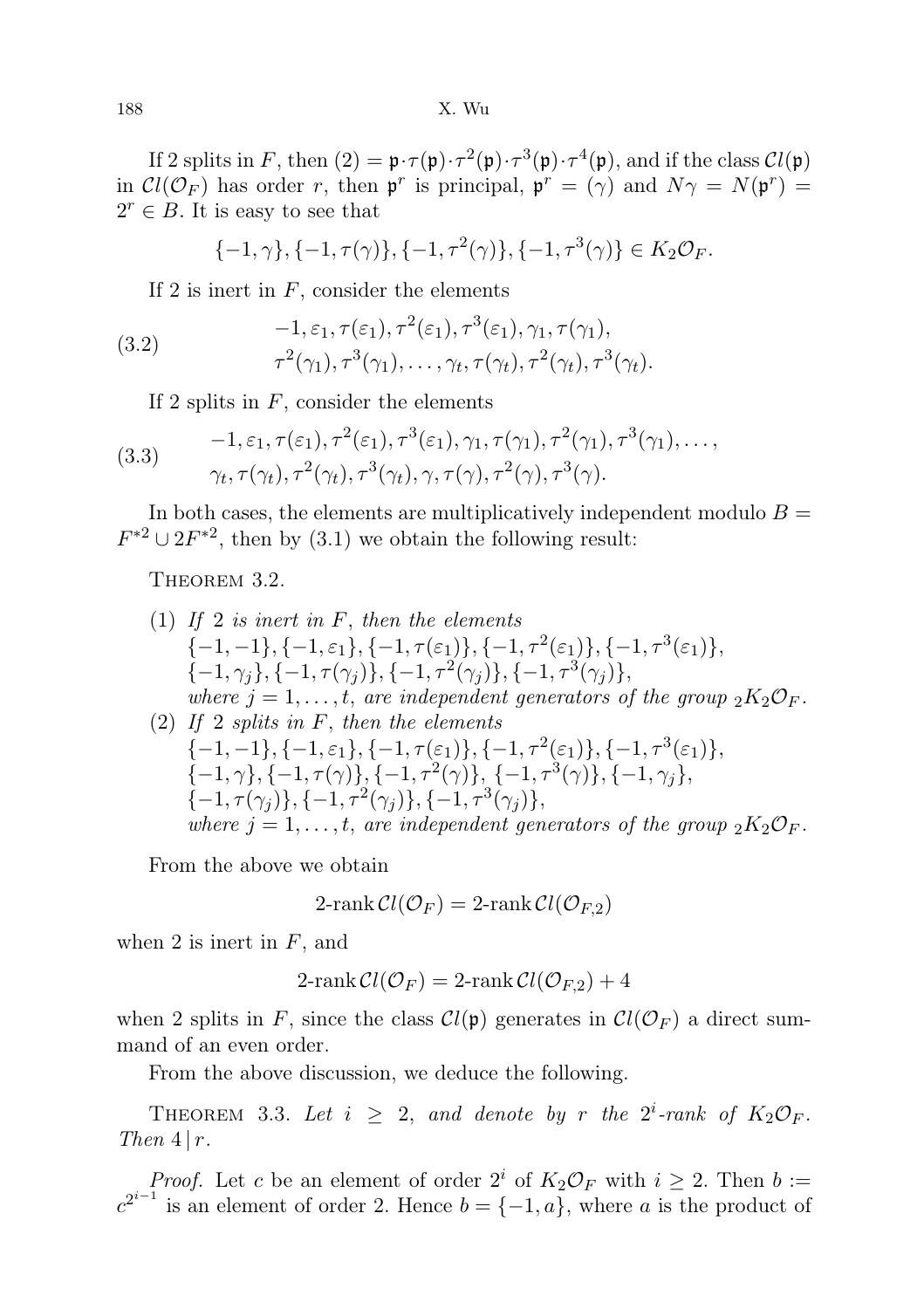some elements in (3.2), respectively in (3.3),

$$
(3.4) \quad a = (-1)^{k_0} \cdot \varepsilon_1^{s_1} \cdot \tau(\varepsilon_1)^{s_2} \cdot \tau^2(\varepsilon_1)^{s_3} \cdot \tau^3(\varepsilon_1)^{s_4} \cdot \gamma^{t_1} \cdot \tau(\gamma)^{t_2}
$$

$$
\cdot \tau^2(\gamma)^{t_3} \cdot \tau^3(\gamma)^{t_4} \cdot \prod_{j=1}^t \gamma_j^{u_{1j}} \cdot \tau(\gamma_j)^{u_{2j}} \cdot \tau^2(\gamma_j)^{u_{3j}} \cdot \tau^3(\gamma_j)^{u_{4j}},
$$

and the exponents  $k_0$ ,  $s_1$ ,  $s_2$ ,  $s_3$ ,  $s_4$ ,  $t_1$ ,  $t_2$ ,  $t_3$ ,  $t_4$ ,  $u_{1j}$ ,  $u_{2j}$ ,  $u_{3j}$ ,  $u_{4j}$  are 0 or 1.

It is easy to see that  $\tau(c)$ ,  $\tau^2(c)$ ,  $\tau^3(c)$  also have order  $2^i$ . It is sufficient to prove that b,  $\tau(b)$ ,  $\tau^2(b)$ ,  $\tau^3(b)$  are all distinct, or equivalently, a,  $\tau(a)$ ,  $\tau^2(a)$ ,  $\tau^3(a)$  are multiplicatively independent modulo B.

We have proved above that the norms  $N\varepsilon_1, N\gamma, N\gamma_j$  belong to B. Hence  $\tau^4(\xi) \equiv (\xi \cdot \tau(\xi) \cdot \tau^2(\xi) \cdot \tau^3(\xi))^{-1}$  (mod B), where  $\xi = \varepsilon_1, \gamma, \gamma_j$ . Hence from (3.4) we get

$$
(3.5) \quad \tau(a) \equiv (-1)^{k_0} \cdot \tau(\varepsilon_1)^{s_1} \cdot \tau^2(\varepsilon_1)^{s_2} \cdot \tau^3(\varepsilon_1)^{s_3} \cdot (\varepsilon_1 \tau(\varepsilon_1) \tau^2(\varepsilon_1) \tau^3(\varepsilon_1))^{-s_4}
$$

$$
\cdot \tau(\gamma)^{t_1} \cdot \tau^2(\gamma)^{t_2} \cdot \tau^3(\gamma)^{t_3} \cdot (\gamma \tau(\gamma) \tau^2(\gamma) \tau^3(\gamma))^{-t_4}
$$

$$
\cdot \prod_{j=1}^t (\tau(\gamma_j)^{u_{1j}} \cdot \tau^2(\gamma_j)^{u_{2j}} \cdot \tau^3(\gamma_j)^{u_{3j}} \cdot (\gamma_j \tau(\gamma_j) \tau^2(\gamma_j) \tau^3(\gamma_j))^{-u_{4j}} \pmod{B}.
$$

If  $\tau(a) \equiv a \pmod{B}$ , then by the multiplicative independence of the elements modulo  $B$ , they must appear in  $(3.4)$  and  $(3.5)$  with exponents of the same parity. Therefore,

$$
\begin{cases}\ns_1 \equiv -s_4 \pmod{2}, \\
s_2 \equiv s_1 - s_4 \pmod{2}, \\
s_3 \equiv s_2 - s_4 \pmod{2}, \\
s_4 \equiv s_3 - s_4 \pmod{2}.\n\end{cases}
$$

From an easy computation we get

$$
s_1 \equiv s_2 \equiv s_3 \equiv s_4 \equiv 0 \pmod{2}.
$$

In the same way we get

$$
t_1 \equiv t_2 \equiv t_3 \equiv t_4 \equiv 0 \pmod{2},
$$
  
 $u_{1j} \equiv u_{2j} \equiv u_{3j} \equiv u_{4j} \equiv 0 \pmod{2}.$ 

That is,  $a \in B$ ,  $b = 1$ . Since b is an element of order 2, this is a contradiction. Hence  $\tau(b) \neq b$ .

In a similar way we can show that

$$
b \neq \tau^2(b)
$$
,  $b \neq \tau^3(b)$ ,  $\tau(b) \neq \tau^2b$ ,  $\tau(b) \neq \tau^3b$ ,  $\tau^2(b) \neq \tau^3b$ .

It is easy to see that  $c, \tau(c), \tau^2(c), \tau^3(c)$  are all distinct. This proves the desired result.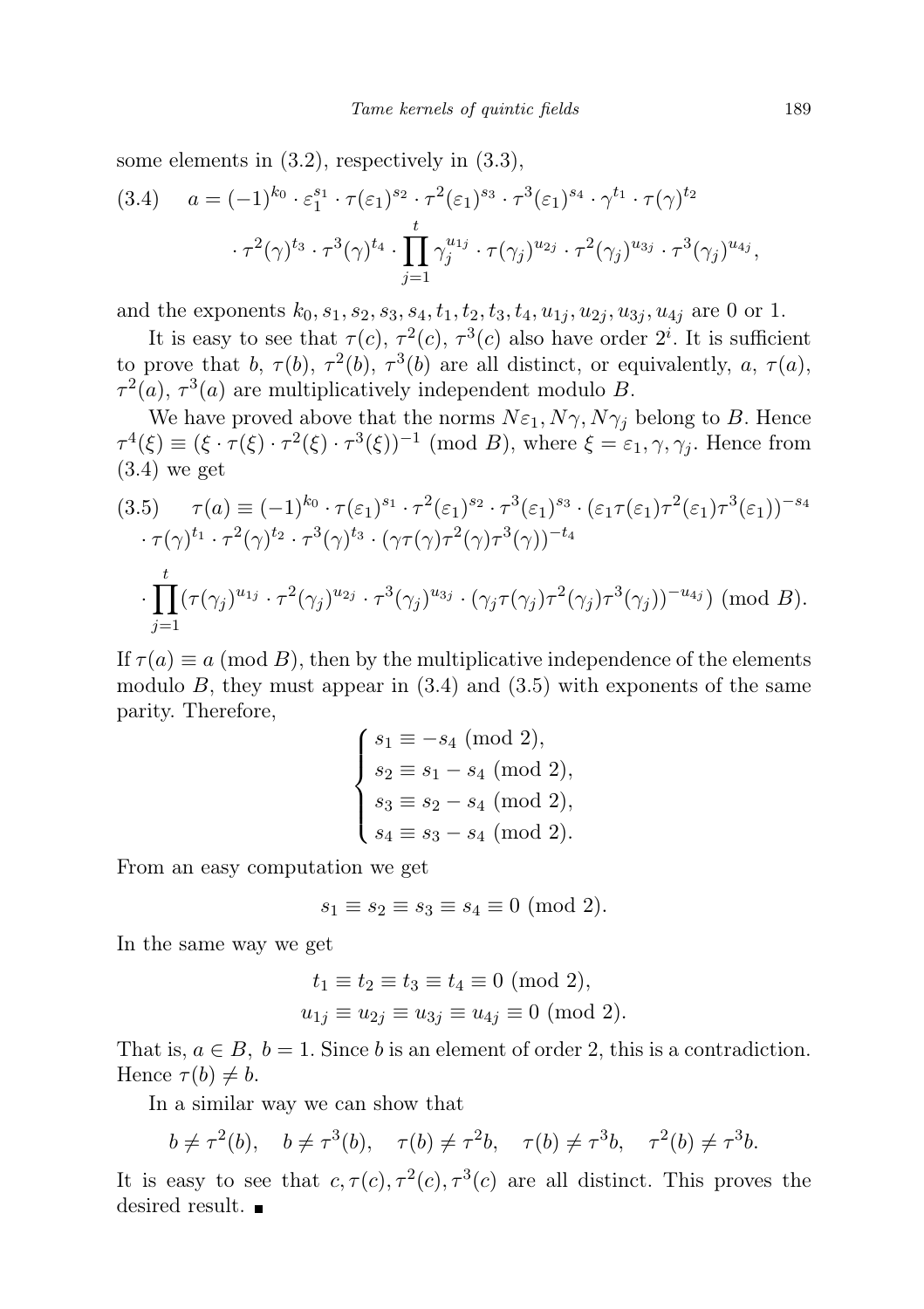THEOREM 3.4. If there are k elements in the set  $\{\varepsilon_1, \gamma, \gamma_i : 1 \leq j \leq t\}$ which are not totally positive, then

 $4\text{-rank }K_2\mathcal{O}_F\leq 2\text{-rank }K_2\mathcal{O}_F-(4k+1).$ 

*Proof.* If an element  $\beta \in F^*$  is not totally positive, then applying the five real Hilbert symbols of F to  $\{-1, \beta\}$ , we conclude that  $\{-1, \beta\}$  is not a square in  $K_2F$ . In particular,  $\{-1, -1\}$  is not a square. If  $\beta$  is not totally positive, then  $\tau(\beta)$ ,  $\tau^2(\beta)$  and  $\tau^3(\beta)$  are also not totally positive. The desired result follows.

## 4. The q-primary parts of tame kernels for an odd prime  $q$

4.1. Notation. In this section, we use the same notation as in [1]. Let q be an odd prime number,  $\zeta_q$  a primitive qth root of unity, and  $G :=$  $Gal(\mathbb{Q}(\zeta_a)/\mathbb{Q})$ . Then

$$
G = \{\sigma_a : 1 \le a \le q - 1\},\
$$

where  $\sigma_a(\zeta_q) = \zeta_q^a$ . The mapping  $(\mathbb{Z}/q)^* \to G$ ,  $a \mapsto \sigma_a$ , is an isomorphism. For a fixed primitive root h modulo q, the automorphism  $\sigma := \sigma_h$  generates G.

Let  $\omega$  be the q-adic Teichmüller character of the group  $(\mathbb{Z}/q)^*$ . Then, for  $1 \le a \le q-1$ , the value  $\omega(a) \in \mathbb{Z}_q^*$  is uniquely determined by the conditions  $\omega(a)^{q-1} = 1$  and  $\omega(a) \equiv a \pmod{q}$ . It is well known that, for  $0 \leq j \leq$  $q-2, \omega^j$  are all irreducible characters of  $G = (\mathbb{Z}/q)^*$ . The corresponding primitive idempotents of the group ring  $\mathbb{Z}_q[G]$  are

(4.1) 
$$
\varepsilon_j = \frac{1}{q-1} \sum_{a=1}^{q-1} \omega(a)^j \sigma_a^{-1} = \frac{1}{q-1} \sum_{k=0}^{q-2} \omega(h)^{kj} \sigma^{-k}, \qquad 0 \le j \le q-2.
$$

In particular,  $\varepsilon_0 = \frac{1}{q-1}N$ , where  $N = 1 + \sigma + \sigma^2 + \cdots + \sigma^{q-2} = N_{\mathbb{Q}(\zeta_q)/\mathbb{Q}}$  is the norm element in the group ring  $\mathbb{Z}_q[G]$ .

For a  $\mathbb{Z}_q[G]$ -module M we have

$$
\varepsilon_j M = \{ m \in M : \sigma_a(m) = \omega(a)^j m \},\
$$

and we obtain a decomposition of M into a direct sum of  $\mathbb{Z}_q[G]$ -submodules:

$$
M = \bigoplus_{j=0}^{q-2} \varepsilon_j M = NM \oplus \bigoplus_{j=1}^{q-2} \varepsilon_j M.
$$

The group  $\mu_p$  of qth roots of unity has the natural structure of a  $\mathbb{Z}_q[G]$ -module. We define the action of G on  $\mu_q \otimes M$  by

$$
(\zeta \otimes m)^{\tau} = \zeta^{\tau} \otimes m^{\tau}
$$
, where  $\zeta \in \mu_q$ ,  $m \in M$ ,  $\tau \in G$ .

Obviously,

(4.2) 
$$
(\mu_q \otimes M)^G = \varepsilon_0 (\mu_q \otimes M).
$$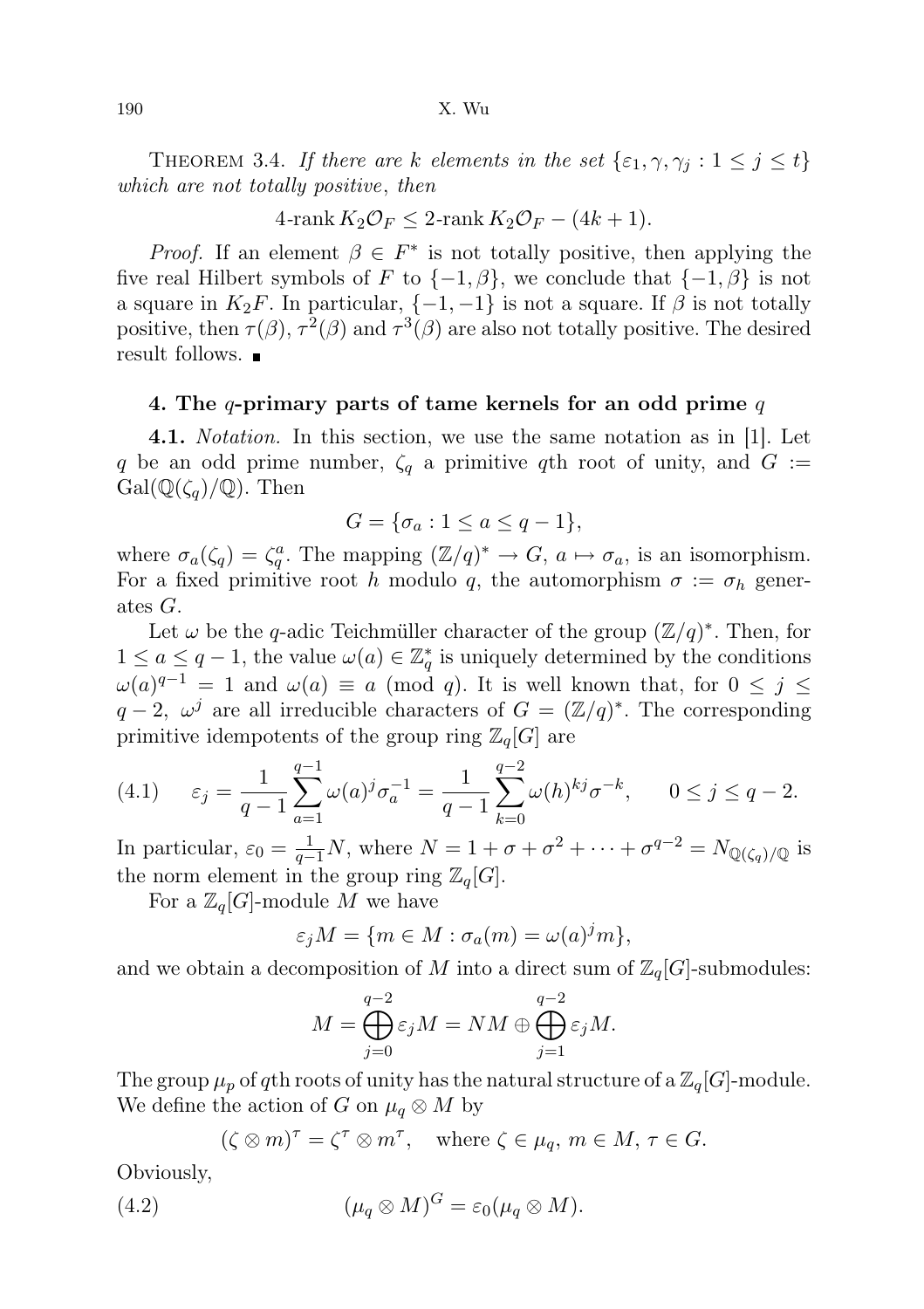By [1] we have

(4.3) 
$$
\varepsilon_0(\mu_q \otimes M) = \mu_q \otimes \varepsilon_{q-2}M.
$$

**4.2.** The q-rank of  $K_2\mathcal{O}_F$ . In the following we always assume that  $E =$  $F(\zeta_q)$ , and q does not ramify in F, where F is a quintic cyclic field. Denote by  $\lambda : Cl(\mathcal{O}_E) \to Cl(\mathcal{O}_E[1/q])$  the homomorphism induced by the imbedding  $\mathcal{O}_E \to \mathcal{O}_E[1/q]$ , and let  $A = A_E$  be the Sylow q-subgroup of  $Cl(\mathcal{O}_E)$ . Then, by the surjectivity of  $\lambda$ ,  $\lambda(A)$  is the Sylow q-subgroup of  $Cl(\mathcal{O}_E[1/q])$ .

Since A is a q-group on which  $G = \text{Gal}(\mathbb{Q}(\zeta_q)/\mathbb{Q}) = \text{Gal}(E/F)$  acts, we have

$$
A = \bigoplus_{j=0}^{q-2} \varepsilon_j A.
$$

LEMMA 4.1. For  $j \neq 0$  the mapping  $\lambda : \varepsilon_j A \to \varepsilon_j \lambda(A)$  is an isomorphism.

*Proof.* See the proof of [1, Lemma 4.1].

LEMMA 4.2. Let  $S'$  be the set of ideals of  $F$  which divide  $q$  and which split completely in  $E = F(\zeta_q)$ . Then S' is empty.

*Proof.* Since the extension  $F/\mathbb{Q}$  is of odd degree, the result follows from  $[1, \text{Lemma } 4.2]$ .

THEOREM 4.3. Let  $E = F(\zeta_q)$ . Then

$$
q\text{-rank }K_2\mathcal{O}_F=q\text{-rank }\varepsilon_{q-2}A_E.
$$

Proof. There is an exact sequence

$$
0 \to (\mu_q \otimes \mathcal{C}l(\mathcal{O}_E[1/q]))^G \to K_2 \mathcal{O}_F/q \to \mu_q^{S'} \to 0
$$

(see [7, Theorem 5.4] and [4]). By  $(4.2)$ ,  $(4.3)$  and Lemma 4.1 we conclude that

 $(\mu_q \otimes \mathcal{C}l(\mathcal{O}_E[1/q]))^G = \mu_q \otimes \varepsilon_{q-2}A.$ 

The proof is completed by applying Lemma 4.2.  $\blacksquare$ 

THEOREM 4.4. Let F be a quintic cyclic field and let  $\tau$  be a generator of the Galois group  $Gal(F/\mathbb{Q})$ . Then the following results hold.

(1) If  $q \equiv 7 \pmod{10}$  or  $q \equiv 3 \pmod{5}$ ,

$$
4|q^i\text{-rank }K_2\mathcal{O}_F, \quad i>0.
$$

(2) If  $q \equiv 4 \pmod{5}$ , then

$$
2|q^i\text{-rank }K_2\mathcal{O}_F, \quad i>0.
$$

*Proof.* (1) It is easy to see that the order of q mod 5 is 4. Let B be the Sylow q-subgroup of  $K_2\mathcal{O}_F$  and set  $V = B^{l^{i-1}}/B^{l^i}$ . Define  $r_i = q^i$ -rank  $K_2\mathcal{O}_F$ .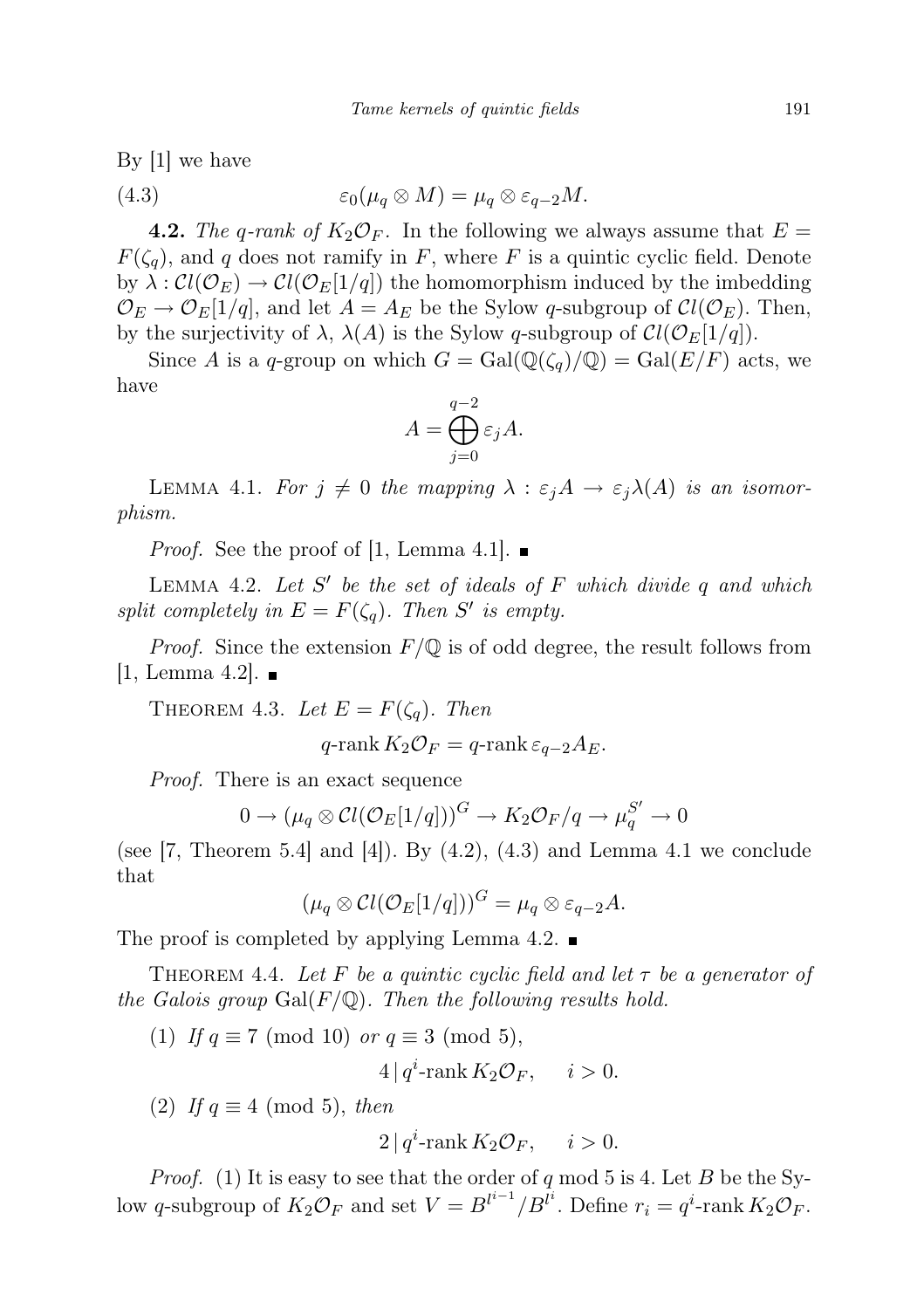Then  $r_i = \dim_{\mathbb{Z}/q\mathbb{Z}} V$  and V has  $q^{r_i}$  elements. Let v be any element of V with  $v \neq 1$ . If  $\tau(v) = v$ , then

$$
v^{5} = v\tau(v)\tau^{2}(v)\tau^{3}(v)\tau^{4}(v) = j(\text{tr}(v)),
$$

where j is induced by the inclusion  $\mathbb{Q} \subset F$  and tr is the transfer homomorphism of  $K_2$ . It is well known that  $K_2\mathbb{Z} \cong \mathbb{Z}/2\mathbb{Z}$ . Therefore,  $v^5 = 1$ . But  $q \nmid 5$ , hence  $v = 1$ , a contradiction. It follows that the orbit of every  $v \neq 1$ has five elements, hence  $q^{r_i} \equiv 1 \pmod{5}$ . Therefore  $4 | r_i$ .

(2) In this case, the order of q mod 5 is 2, and the result follows from the proof of  $(1)$ .

Theorem 4.5. Under the same assumption as in Theorem 4.4, the following results hold.

(1) If  $q \equiv 7 \pmod{10}$  or  $q \equiv 3 \pmod{5}$ , then  $\text{Syl}_q(K_2\mathcal{O}_F) = A' \times \tau(A') \times \tau^2(A') \times \tau^3(A')$ 

for some subgroup A' of the Sylow q-subgroup of  $K_2\mathcal{O}_F$ . (2) If  $q \equiv 4 \pmod{5}$ , then

$$
\text{Syl}_q(K_2\mathcal{O}_F) = A' \times \tau(A')
$$

for some subgroup A' of the Sylow q-subgroup of  $K_2\mathcal{O}_F$ .

Proof. The result follows easily from the proofs of Theorem 4.4, and of Lemmas  $2.2-2.4$ .

Let  $E' = \mathbb{Q}(\zeta_q)$ , and denote by A' the Sylow q-subgroup of  $Cl(\mathcal{O}_{E'})$  $Cl(\mathbb{Z}[\zeta_q])$ . By the theorems of Herbrand and Ribet (see [6, Chapter 15, §3]), we know that  $\varepsilon_{q-2}A'=1$  for every odd prime number q.

THEOREM 4.6.

(1) If  $q \equiv 7 \pmod{10}$  or  $q \equiv 3 \pmod{5}$ , and  $\varepsilon_j A' = 1$  for some j with  $0 \leq j \leq q-2$ , then

 $4 | q^i$ -rank  $\varepsilon_j A$ ,  $i > 0$ .

In particular, 4 divides the  $q^i$ -rank of  $\varepsilon_{q-2}A$ . (2) If  $q \equiv 4 \pmod{5}$ , and  $\varepsilon_i A' = 1$  for some j with  $0 \le j \le q-2$ , then  $2|q^i$ -rank  $\varepsilon_j A, \quad i > 0.$ 

In particular, 2 divides the  $q^i$ -rank  $\varepsilon_{q-2}A$ .

*Proof.* (1) Let  $\tau$  be a generator of the Galois group  $T := \text{Gal}(F/\mathbb{Q}) =$  $Gal(E/\mathbb{Q}(\zeta_q))$ . Since  $q \neq p$ , it follows that  $\sigma$  and  $\tau$  commute, and consequently T acts on the group  $\varepsilon_j A$  for all j with  $0 \leq j \leq q-2$ . Since the order of q mod 5 is 4, and  $N_{E/\mathbb{Q}(\zeta_p)}(\varepsilon_j A) \subseteq \varepsilon_j A' = 1$ , by the proof of [13, Theorem 10.8] the result is immediate. The last assertion follows from  $\varepsilon_{q-2}A'=1$ ; then by Theorem 4.3 we also conclude that 4 divides the q-rank of  $K_2\mathcal{O}_F$ .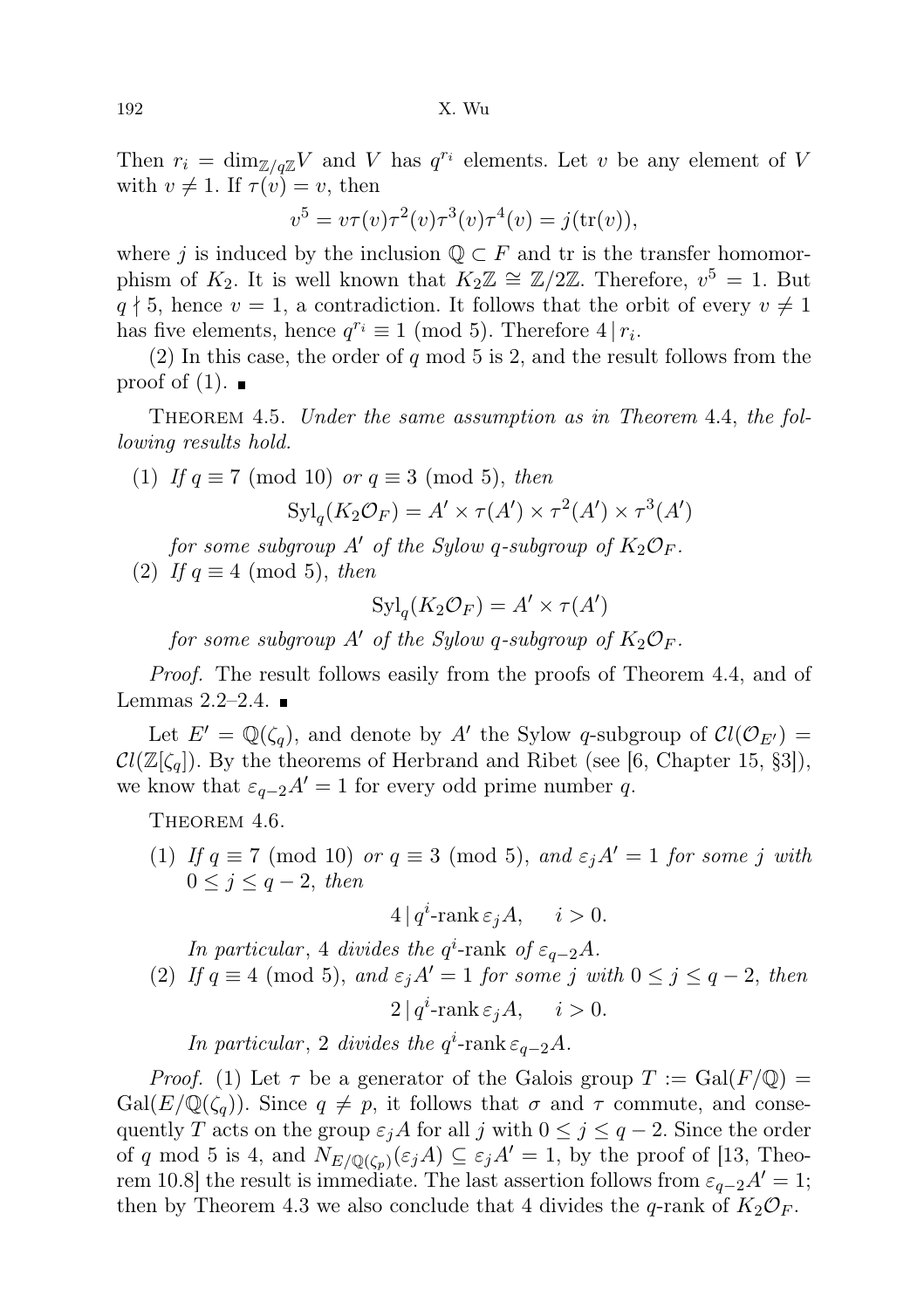(2) The proof is similar to that of (1). By the last statement and Theorem 4.3, we also find that 2 divides q-rank  $K_2\mathcal{O}_F$ .

4.3. Reflection theorems. In this section we apply reflection theorems to prove some estimates of q-rank  $K_2\mathcal{O}_F$ . We extend the above notation as follows.

Let  $L$  be the maximal unramified and elementary abelian  $q$ -extension of E with the Galois group  $H := \text{Gal}(L/E)$ . Then the Artin reciprocity map gives an isomorphism of G-modules  $A/q \to H$ .

By Kummer theory,  $L = E(B^{1/q})$ , where B is a subgroup of  $E^*$  containing  $E^{*q}$ . Set  $B_0 := B/E^{*q}$ . Let  $b \in B_0$  (or more accurately b mod  $E^{*q} \in B_0$ ). Since  $E(b^{1/q})/E$  is unramified,  $(b) = a^q$  for some ideal  $\mathfrak{a}$  of  $\mathcal{O}_E$  ([13, Exercise 9.1]). Changing b by adding an element of  $E^{*q}$  leaves the ideal class of  $\mathfrak a$ unchanged. Moreover,  $B_0$  is isomorphic to the dual  $\hat{H}$  of H as a G-module. Therefore we have a homomorphism of G-modules

$$
\varphi: B_0 \to {}_q A = \{a \in A : a^q = 1\},\
$$

such that  $\varphi(bE^{*q}) = \mathcal{C}l(\mathfrak{a})$ .

THEOREM 4.7 (see  $[2,$  Theorem 3.1]).

$$
q\text{-rank}\,\varepsilon_j A = q\text{-rank}\,\varepsilon_{q-j}B_0.
$$

Let  $U_E$  be the group of units of  $\mathcal{O}_E$ , and denote by  $U'_E$  its subgroup of units u satisfying

 $u \equiv x^q \pmod{q(1-\zeta_q)}$ 

for some  $x \in \mathcal{O}_E$ . Such an element u is called a *singular primary unit*. It is easy to see that  $U_E^q \subseteq U_E'$ , and by [2, (3.1)] we know that ker  $\varphi = U_E'/U_E^q$ .

THEOREM 4.8. We have

$$
q\text{-rank}\,\varepsilon_2(U'_E/U_E^q) \le q\text{-rank}\,K_2\mathcal{O}_F \le q\text{-rank}\,\varepsilon_2A_E + q\text{-rank}\,\varepsilon_2(U'_E/U_E^q).
$$

*Proof.* See the proof of [1, Theorem 5.3].  $\blacksquare$ 

Theorem 4.8 gives some estimates of the q-rank of  $K_2\mathcal{O}_F$  in terms of the q-rank of some subgroups of the class group and of the group of singular primary units (modulo qth powers) of the field  $E = F(\zeta_q)$ . Unfortunately, for large prime numbers q, the degree of  $E/\mathbb{Q}$ , equal to  $5(q-1)$ , is large, and it is difficult to determine its class group and the group of units, and the action of the Galois group  $Gal(E/\mathbb{Q})$  on them. We are going to show that in certain cases  $E$  can be replaced by its proper subfields.

For a fixed primitive root h modulo q set  $\omega(h) = \zeta_{q-1} \in \mathbb{Z}_q^*$ , and  $t =$  $(q-1)/2$ . Then  $\sigma^t$  is the complex conjugation on E and  $N_{E/E^+} = 1 + \sigma^t$ , where  $E^+$  is the maximal real subfield of E.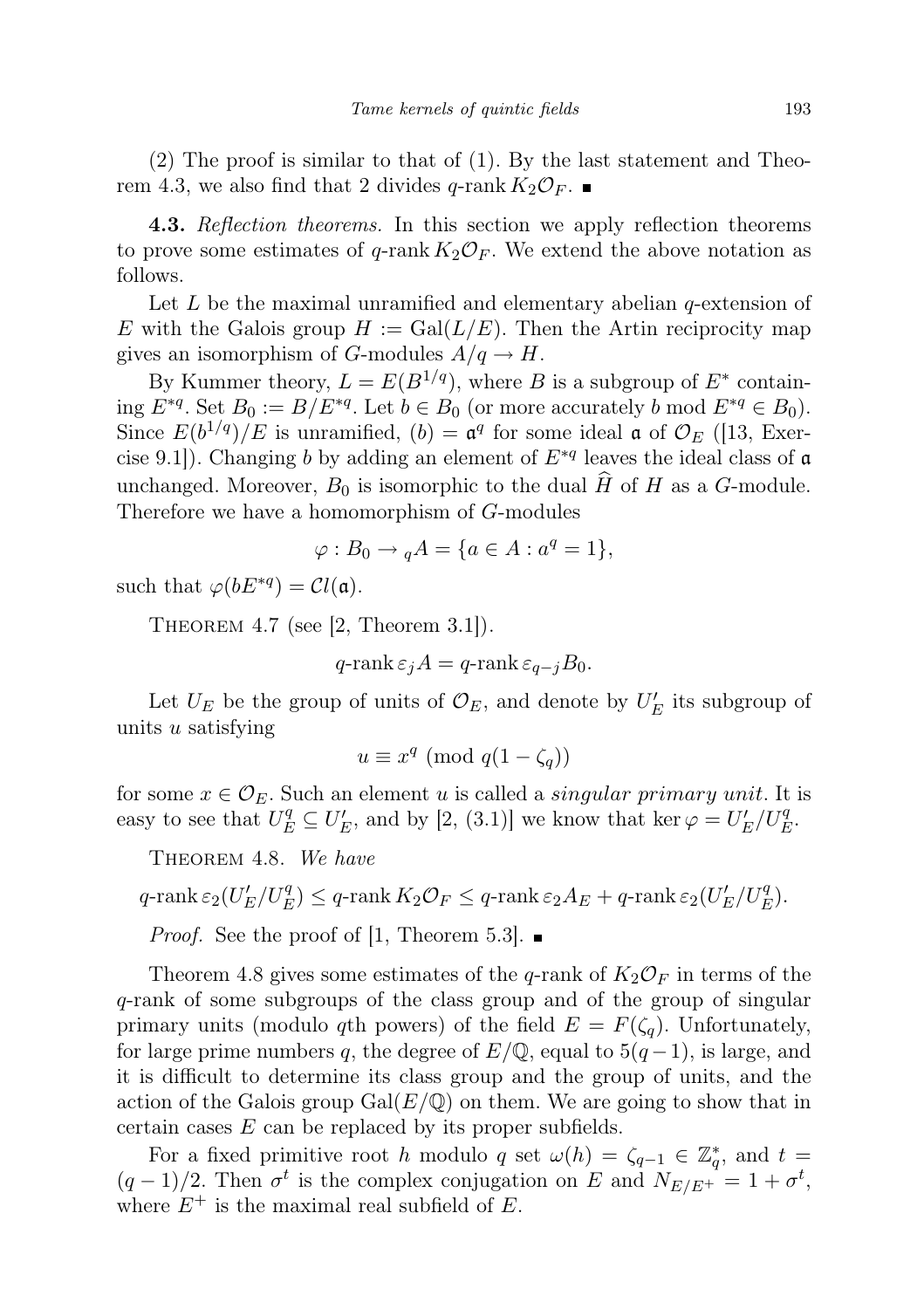LEMMA 4.9 (see  $\vert 1$ , Lemma 5.4.). Under the above notation we have

$$
\varepsilon_2 = \varrho \cdot N_{E/E^+} \quad \text{for some } \varrho \in \mathbb{Z}_q[G].
$$

Suppose that  $q \equiv 1 \pmod{10}$ , and let

$$
\eta_j := \frac{1}{5} \sum_{l=0}^4 \zeta_5^{lj} \tau^{-l} \quad \text{for } j = 0, 1, 2, 3, 4,
$$

where  $\tau$  is a generator of  $T = \text{Gal}(F/\mathbb{Q}) = \text{Gal}(E/\mathbb{Q}(\zeta_q))$ . Then  $\eta_0, \eta_1, \eta_2$ ,  $\eta_3$ ,  $\eta_4$  are primitive idempotents of the group ring  $\mathbb{Z}_q[T]$ . Hence

(4.4) 
$$
\varepsilon_2 = \sum_{j=0}^4 \varepsilon_2 \eta_j
$$

in the group ring  $\mathbb{Z}_q[G \times T]$ . Set  $r = (q-1)/10$ . For  $j = 0, 1, 2, 3, 4$ , let  $T_j$  be the subgroup of  $G \times T$  generated by  $\sigma_t$  and  $\sigma^{rj}\tau^{-1}$ , and denote by  $E_j$  the subfield of E which is fixed by  $T_j$ . Then  $\#T_j = 10$ ,  $E_j \subseteq E^+$ , and  $(E_j : \mathbb{Q}) = (q-1)/2 = t$ . In particular,  $E_0 = E^{\langle \sigma^t, \tau^{-1} \rangle} = \mathbb{Q}(\zeta_q)^+$  is the maximal real subfield of  $\mathbb{Q}(\zeta_q)$ .

Lemma 4.10. Under the above notation we have

$$
\varepsilon_2 \eta_j = \varrho_j \cdot N_{E/E_j}
$$

for  $j = 0, 1, 2, 3, 4$  and some  $\varrho_j \in \mathbb{Z}_q[G \times T]$ .

Proof. From the computation used in [1, Lemma 5.5] we easily obtain

$$
\varepsilon_2 \eta_j = \frac{1}{5(q-1)} \Big( \sum_{m=0}^{r-1} \zeta_{5r}^m \sigma^{-m} \Big) \Big( \sum_{j=0}^4 \zeta_5^j \sigma^{-rj} \Big) \cdot N_{E/E_j} \cdot \blacksquare
$$

For every subfield L of E we define  $U'_L$  to be the group of singular primary units in L. Then

$$
U'_L = U'_E \cap L \quad \text{and} \quad N_{E/L} U'_E \subseteq U'_L.
$$

By the proof of Lemma 5.6 in [1], the natural inclusion  $U'_L \to U'_E$  induces an injection

$$
U'_L/U_L^q \to U'_E/U_E^q \quad \text{ for } q > 5.
$$

From the above we get inclusions of elementary abelian  $q$ -groups

$$
N_{E/L}(U'_E/U'_E) \subseteq U'_L/U'_L \subseteq U'_E/U'_E,
$$

hence, acting by  $\varepsilon_2$ , we obtain

(4.5) 
$$
q
$$
-rank  $\varepsilon_2 N_{E/L}(U'_E/U'_E) \le q$ -rank  $\varepsilon_2(U'_L/U'_L) \le q$ -rank  $\varepsilon_2(U'_E/U'_E)$ .

LEMMA 4.11. Let  $L_1, L_2, L_3, L_4$  be subfields of E, and set  $L_0 = L_2L_3L_4$  $\cap L_1$ . Suppose that  $L_1, L_2, L_3, L_4$  are proper subfields of  $L_1L_2L_3L_4$ , and that

$$
U'_{L_{i_1}L_{i_2}L_{i_3} \cap L_{i_4}} / U^q_{L_{i_1}L_{i_2}L_{i_3} \cap L_{i_4}} = 1 \quad \text{for } \{i_1, i_2, i_3, i_4\} = \{1, 2, 3, 4\}.
$$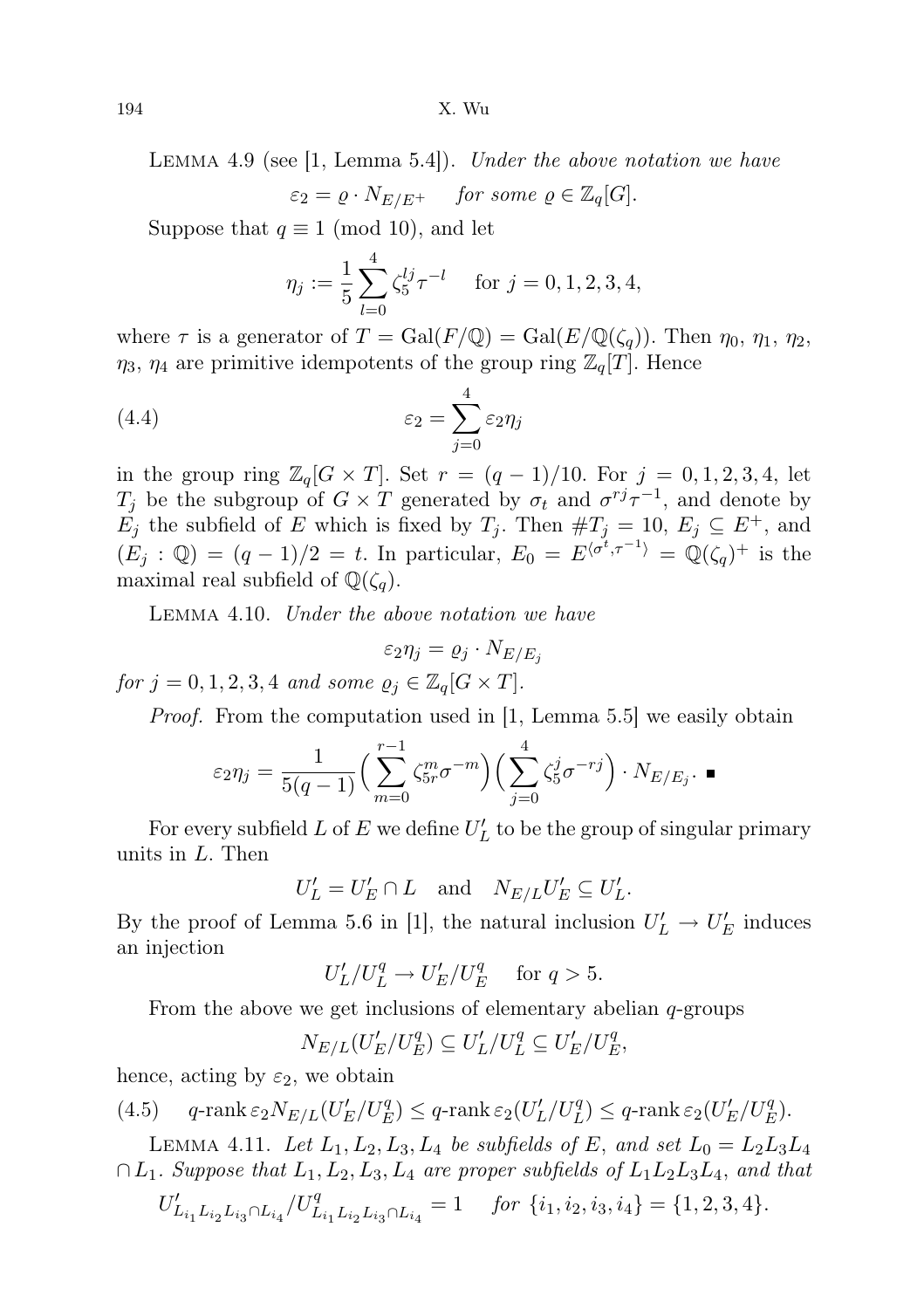Then the mapping

 $U'_{L_1}/U^q_{L_1}\times U'_{L_2}/U^q_{L_2}\times U'_{L_3}/U^q_{L_3}\times U'_{L_4}/U^q_{L_4}\rightarrow U'_{L_1L_2L_3L_4}/U^q_{L_1L_2L_3L_4}$ given by  $(u_1, u_2, u_3, u_4) \mapsto u_1u_2u_3u_4$  is injective.

*Proof.* Suppose that  $u_1 \in U'_{L_1}$ ,  $u_2 \in U'_{L_2}$ ,  $u_3 \in U'_{L_3}$ ,  $u_4 \in U'_{L_4}$  satisfy (4.6)  $u_1 u_2 u_3 u_4 = u^q$  for some  $u \in U_{L_1 L_2 L_3 L_4}$ . Let  $r = (L_1L_2L_3L_4 : L_1)$   $(E: \mathbb{Q}) = 5(q-1)$ . We have  $N_{L_1L_2L_3L_4/L_1}(u_1) = u_1^r,$  $N_{L_1L_2L_3L_4/L_1}(u_2) = N_{L_2L_3L_4/L_0}(u_2) \in U'_{L_0} = U''_L$  $L_0^q \subseteq U_L^q$  $L_1^q,$  $N_{L_1L_2L_3L_4/L_1}(u_3) = N_{L_2L_3L_4/L_0}(u_3) \in U'_{L_0} = U''_L$  $L_0^q \subseteq U_L^q$  $L_1^q,$  $N_{L_1L_2L_3L_4/L_1}(u_4) = N_{L_2L_3L_4/L_0}(u_4) \in U'_{L_0} = U''_L$  $L_0^q \subseteq U_L^q$  $L_1^q,$  $N_{L_1L_2L_3L_4/L_1}(u^q) = (N_{L_1L_2L_3L_4/L_1}(u))^q \subseteq U_L^q$  $L_1^q$  .

Consequently, from (4.6), we know that  $u_1^r \in U_I^q$  $L_1^q$ , so  $u_1 \in U_L^q$  $L_1^q$ , since  $q \nmid r$ . In a similar way we get  $u_2 \in U_L^q$  $L_2^q, u_3 \in U_L^{\bar{q}}$  $u_1^q, u_4 \in U_L^q$  $L_4^q$ . Hence the mapping under consideration is injective.

By Lemma 4.11 the restricted mapping

$$
\begin{aligned} \varepsilon_2(U'_{L_1}/U^q_{L_1}) \times \varepsilon_2(U'_{L_2}/U^q_{L_2}) \times \varepsilon_2(U'_{L_3}/U^q_{L_3}) \times \varepsilon_2(U'_{L_4}/U^q_{L_4}) \\ &\to \varepsilon_2(U'_{L_1L_2L_3L_4}/U^q_{L_1L_2L_3L_4}) \end{aligned}
$$

is injective. Hence, under the assumption of Lemma 4.11, we have

(4.7) 
$$
\sum_{j=1}^{n} q \text{-rank} \, \varepsilon_2(U'_{L_j}/U^q_{L_j}) \leq q \text{-rank} \, \varepsilon_2(U'_{L_1L_2L_3L_4}/U^q_{L_1L_2L_3L_4})
$$

$$
\leq q \text{-rank} \, \varepsilon_2(U'_E/U'^q_{E}).
$$

Combining  $(4.4)$ ,  $(4.5)$ ,  $(4.7)$ , Theorem 4.8, Lemma 4.10 and the proof of [1, Theorem 5.8], we obtain the following result.

THEOREM 4.12. Let  $E_j$  be the subfield of E fixed by the group

$$
T_j = \langle \sigma^{rj} \tau^{-1}, \sigma^t \rangle, \quad j = 0, 1, 2, 3, 4.
$$

Then

4

$$
\begin{aligned} \max_{0 \leq j \leq 4} q\text{-rank}\,\varepsilon_2(U_{E_j}'/U_{E_j}^q) & \leq q\text{-rank}\,K_2\mathcal{O}_F \\ & \leq \sum_{j=0}^4 q\text{-rank}\,\varepsilon_2A_{E_j} + \sum_{j=0}^4 q\text{-rank}\,\varepsilon_2(U_{E_j}'/U_{E_j}^q).\\ \label{eq:11} &Moreover,\,if\,U_{E_{i_1}E_{i_2}E_{i_3}\cap E_{i_4}}/U_{E_{i_1}E_{i_2}E_{i_3}\cap E_{i_4}}^q = 1\,\,for\,\{i_1,i_2,i_3,i_4\} = \{1,2,3,4\}, \end{aligned}
$$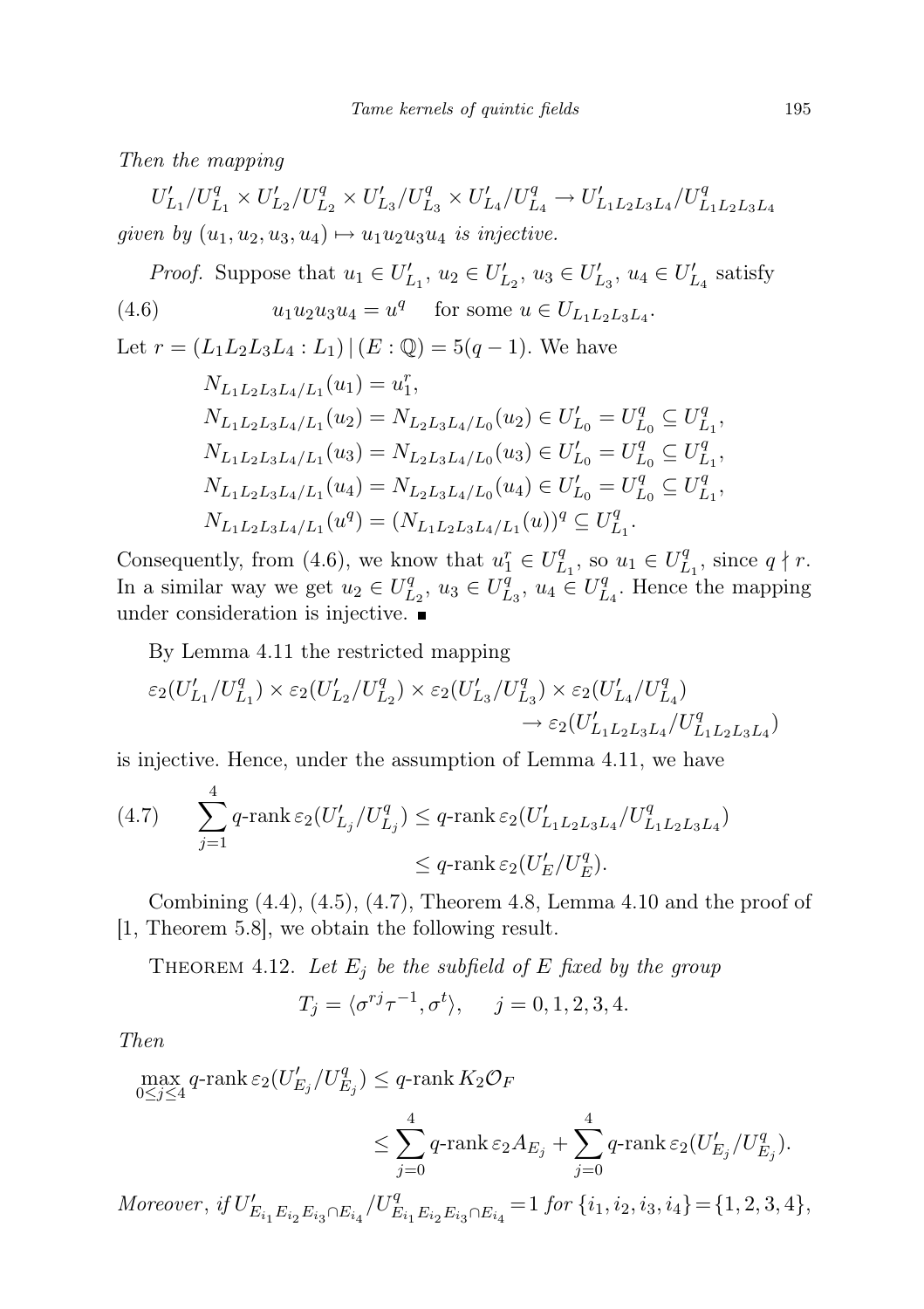196 X. Wu

and the class number of the field  $\mathbb{Q}(\zeta_q)$  is not divisible by q, then

$$
\begin{aligned} \sum_{j=1}^4 q\text{-rank}\,\varepsilon_2(U_{E_j}'/U_{E_j}^q) &\leq q\text{-rank}\,K_2\mathcal{O}_F \\ &\leq \sum_{j=1}^4 q\text{-rank}\,\varepsilon_2A_{E_j} + \sum_{j=1}^4 q\text{-rank}\,\varepsilon_2(U_{E_j}'/U_{E_j}^q). \end{aligned}
$$

5. Orders of tame kernels. In this section, we assume that in  $F$  there is only one ramified prime  $p, p \equiv 1 \pmod{10}$ . We know that F is the unique quintic subfield of the cyclotomic field  $\mathbb{Q}(\zeta_p)$ .

By the Birch–Tate conjecture, we can compute  $#K_2\mathcal{O}_F$ . The conjecture states that whenever  $M$  is a totally real number field,

$$
(5.1) \t#K_2\mathcal{O}_M = \omega_2(M)|\zeta_M(-1)|,
$$

where  $\zeta_M$  is the Dedekind zeta function of the field M, and

$$
\omega_2(M) = 2 \prod_{l \text{ prime}} l^{n_l},
$$

where  $n_l$  is the largest integer n such that M contains  $Q(\zeta_{l^n} + \zeta_{l^n}^{-1})$ , the maximal real subfield of  $Q(\zeta_{l^n})$ . The conjecture is known to be true when M is abelian over  $\mathbb Q$  and is known to be true in general up to a power of 2. (See [8], [9] and  $[14]$ .)

Let  $M^+$  denote the maximal real subfield of a number field M. For every quintic cyclic field F, we have  $\omega_2(F) = 24$ , with one exception:

$$
\omega_2(F) = 5 \cdot 24 \quad \text{for } F = \mathbb{Q}(\zeta_{11})^+.
$$

Now, we return to quintic cyclic fields  $F$  with only one ramified prime  $p > 11$ . In the following, we use two methods to compute  $|\zeta_F(-1)|$ .

1) The Dedekind zeta function  $\zeta_F(s)$  of the field F is defined by the Euler product

(5.2) 
$$
\zeta_F(s) = \left(1 - \frac{1}{p^s}\right)^{-1} \prod_{q \text{ splits}} \left(1 - \frac{1}{q^s}\right)^{-5} \prod_{q \text{ is inert}} \left(1 - \frac{1}{q^{5s}}\right)^{-1}.
$$

From simple computations, it can be seen that  $|d(F)| = p^4$  and  $\Gamma(-1/2) =$  $-2\sqrt{\pi}$ . By the functional equation we obtain

$$
|\zeta_F(-1)| = \left| -\frac{p^6}{32\pi^{10}} \zeta_F(2) \right|.
$$

Consequently,

#K2O<sup>F</sup> = 3p 6 4π <sup>10</sup> ζ<sup>F</sup> (2).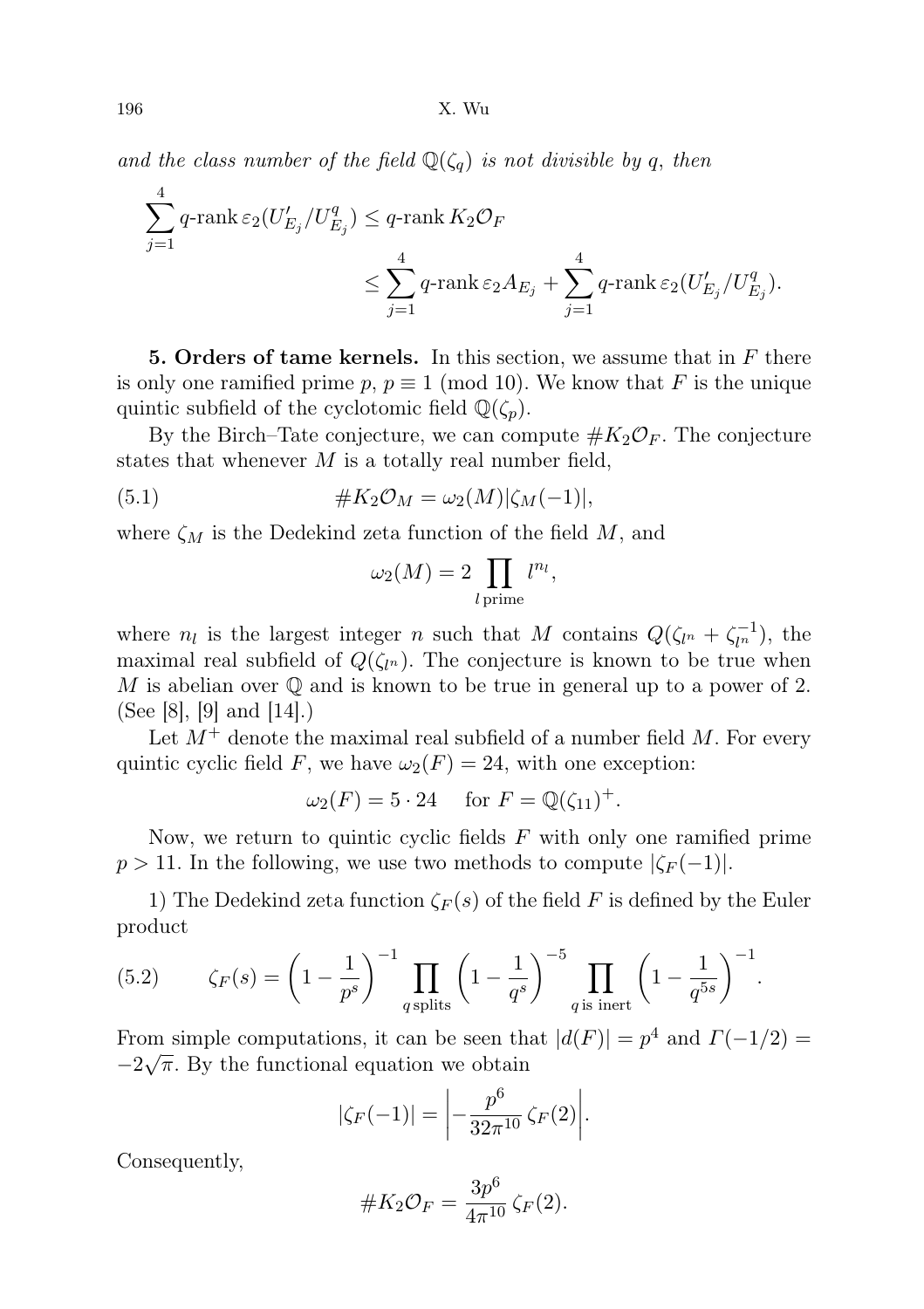From (5.2) we know that  $1 < \zeta_F(2) < \zeta(2)^5$ , where  $\zeta(s)$  is the Riemann zeta function. Hence

(5.3) 
$$
\frac{3}{4\pi^{10}}p^6 < \#K_2\mathcal{O}_F < \frac{1}{2^7 \cdot 3^4}p^6.
$$

2) The Dedekind zeta function of an abelian number field  $F$  is the product of L-series:

$$
\zeta_F(s) = \prod_{\chi} L(s, \chi),
$$

where  $\chi$  runs through the linear characters of the Galois group Gal( $F/\mathbb{Q}$ ).

Let g be a primitive root modulo p. Then the subgroup  $H = \langle g^5 \rangle$  of the group  $(\mathbb{Z}/p)^* = \langle g \rangle$  has index 5, and there are four nontrivial cosets  $g^jH$  for  $j = 1, 2, 3, 4.$ 

In our case, there are four nontrivial Dirichlet characters  $\chi_i$ , where

$$
\chi_j(a) = \begin{cases} \zeta_5^{jk} & \text{if } a \pmod{p} \in g^k H, \ k = 0, 1, 2, 3, 4, \\ 0 & \text{if } p \mid a. \end{cases}
$$

Hence,

$$
\zeta_F(s) = \zeta(s) \prod_{j=1}^4 L(s, \chi_j).
$$

The generalized Bernoulli number  $B_{2,\chi}$  corresponding to a Dirichlet character  $\chi$  of conductor f is defined by

$$
B_{n,\chi} = f^{n-1} \sum_{j=1}^{f} \chi(j) B_n\left(\frac{j}{f}\right),
$$

where  $B_n(X)$  is the *n*th Bernoulli polynomial.

Applying the formula (see [13, Theorem 4.2])

$$
L(-1,\chi)=-B_{2,\chi}/2,
$$

and  $\zeta(-1) = -1/12$ , we get

$$
\zeta_F(-1) = -\frac{1}{192} \prod_{j=1}^4 B_{2,\chi_j}.
$$

Hence

#K2O<sup>F</sup> = 1 8 Y 4 j=1 B2,χ<sup>j</sup> .

It is easy to compute  $B_{2,\chi_j}$  (see [13, Exercise 4.2(a)]):

$$
B_{2,\chi_j} = \frac{1}{p} \sum_{i=1}^{p} \chi_j(i) i^2.
$$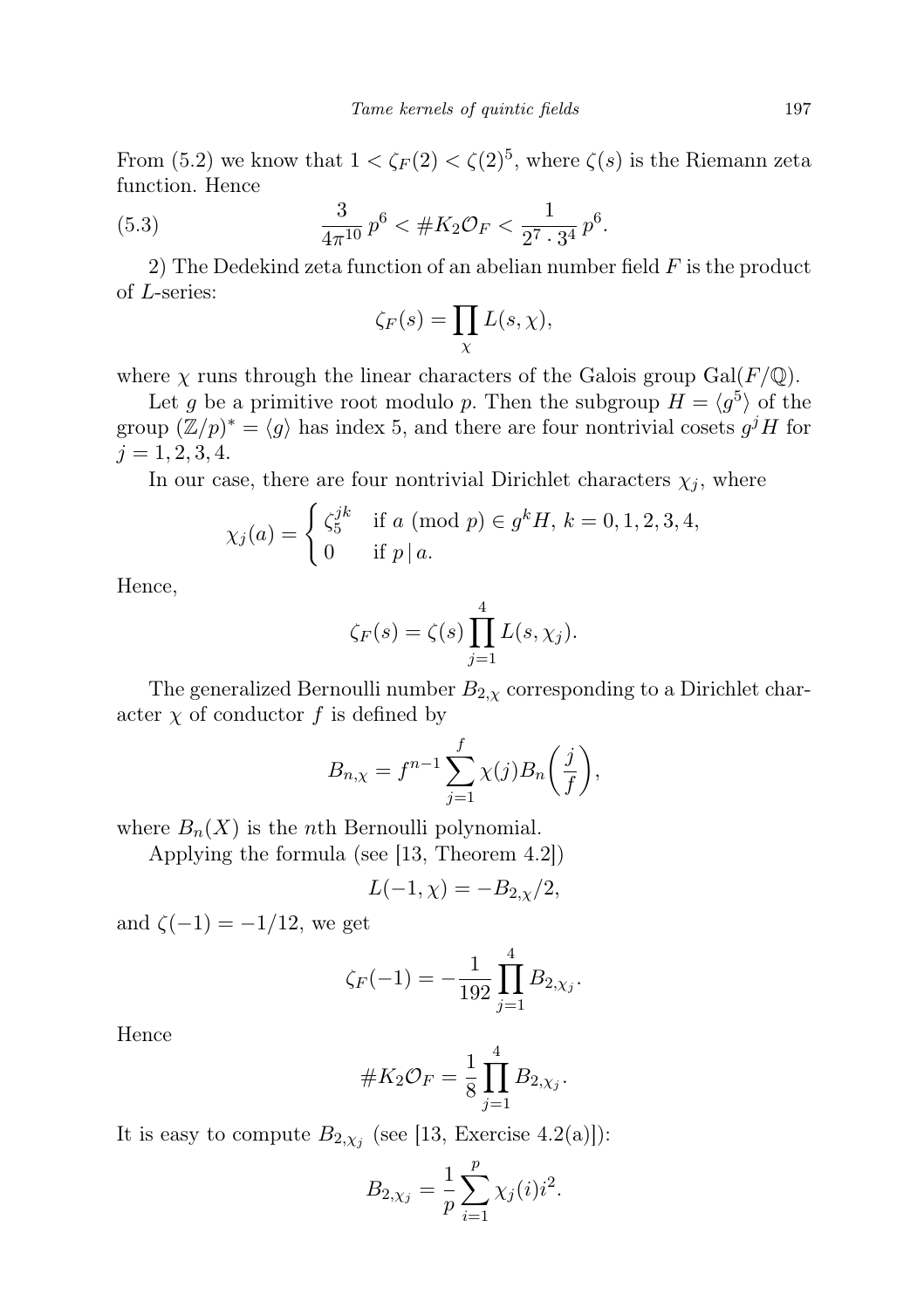For  $k = 0, 1, 2, 3, 4$ , we define  $T_k := \{i : 1 \le i \le p-1, i \pmod{p} \in g^k H\}$ and

$$
S_k := \frac{1}{p} \sum_{i \in T_k} i^2.
$$

Since  $i \in T_k$  iff  $i \equiv g^{5r+k} \pmod{p}$  for some r with  $0 \le r \le (p-6)/5$ , it follows that

$$
\sum_{i \in T_k} i^2 = g^{2k} \sum_{r=0}^{(p-6)/5} g^{10r} = g^{2k} \frac{1 - g^{2(p-1)}}{1 - g^{10}} \equiv 0 \pmod{p},
$$

since  $g^{p-1} \equiv 1 \pmod{p}$ . Thus the  $S_k$  are integers, and in the ring  $\mathbb{Z}[\zeta_5]$  we have the congruence

$$
B_{2,\chi_j} \equiv S_0 + S_1 + S_2 + S_3 + S_4 \pmod{(1 - \zeta_5)}.
$$

Consequently,

$$
8 \# K_2 \mathcal{O}_F = \prod_{j=1}^4 B_{2,\chi_j} \equiv (S_0 + S_1 + S_2 + S_3 + S_4)^4 \pmod{(1 - \zeta_5)}.
$$

Since both sides of the congruence are integers, we get

(5.4) 
$$
8 \# K_2 \mathcal{O}_F \equiv (S_0 + S_1 + S_2 + S_3 + S_4)^4 \pmod{5}
$$

$$
\equiv \left(\frac{p-1}{6}(2p-1)\right)^4 \pmod{5}.
$$

THEOREM 5.1. If  $p \equiv 1 \pmod{10}$ , then  $5 \not\parallel K_2 \mathcal{O}_F$ .

*Proof.* When  $p = 11$ , since  $\omega_2(F) = 5 \cdot 24$ , from (5.1) we know that  $5 \, \frac{1}{2} K_2 \mathcal{O}_F$ .

When  $p > 11$ , since  $p \equiv 1 \pmod{10}$ , from (5.4) we see that  $5 \mid \#K_2\mathcal{O}_F$ . THEOREM 5.2.

$$
\lim_{p\to\infty}\#K_2\mathcal{O}_F=\infty.
$$

*Proof.* This follows from  $(5.3)$ .

## References

- [1] J. Browkin, Tame kernels of cubic cyclic fields, Math. Comp. 74 (2005), 967–999.
- $[2] \quad -$ , On the p-rank of the tame kernel of algebraic number fields, J. Reine Angew. Math. 432 (1992), 135–149.
- [3] A. Brumer, On the group of units of an absolutely cyclic number field of prime degree, J. Math. Soc. Japan 21 (1969), 357–358.
- [4] M. Geijsberts, The tame kernel, computational aspects, Ph.D. thesis, Catholic Univ. of Nijmegen, 1991.
- [5] X. Guo and H. Qin, The 3-adic regulators and wild kernels, J. Algebra 312 (2007), 418–425.